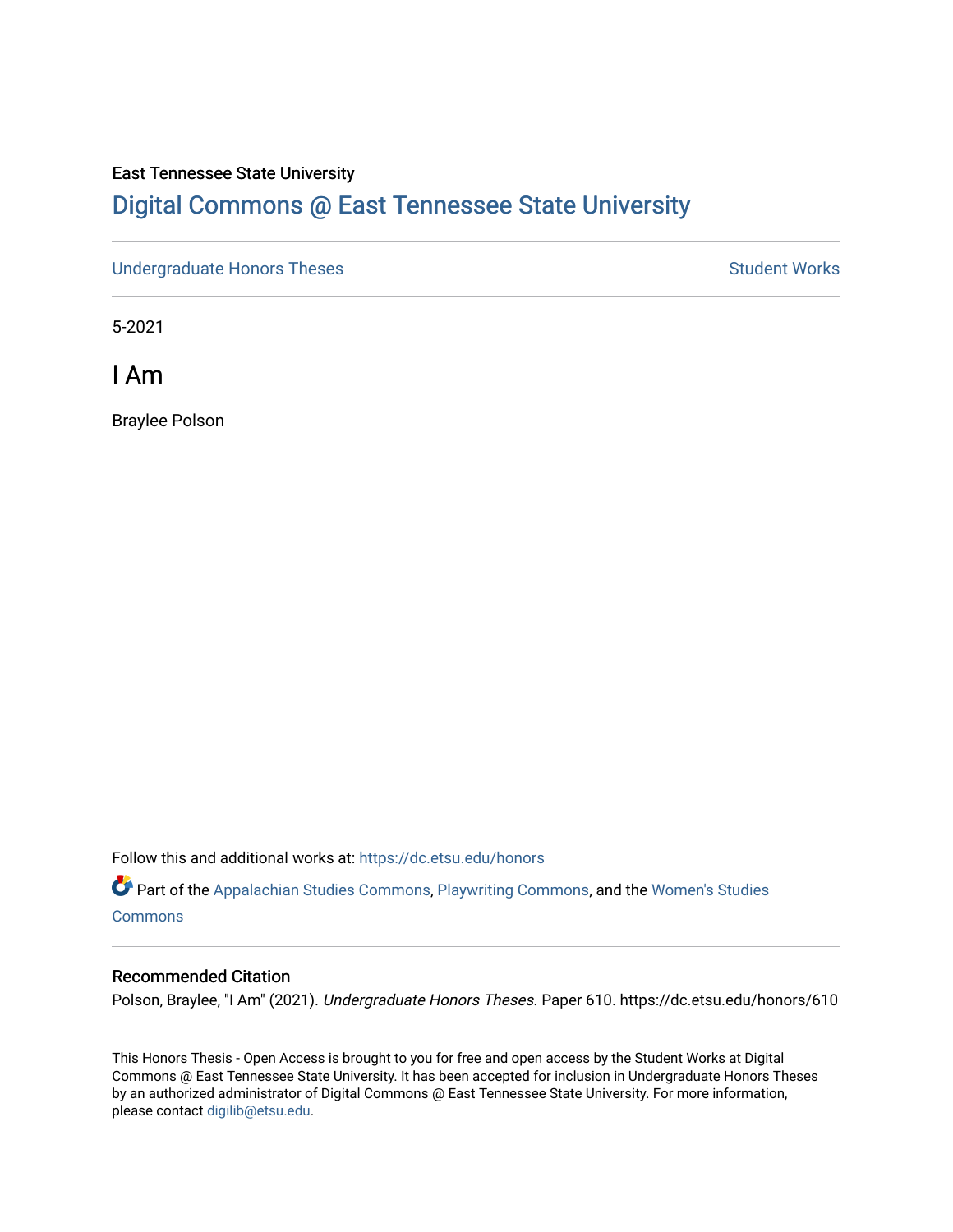# *I Am*: In the Making

Thesis submitted in Partial Fulfillment of the Fine and Performing Arts Honors Program

By

Braylee Polson

The Honors College

Fine and Performing Arts Honors Program

East Tennessee State University

April 6, 2021

 $1)$  rayle 1 c/son Braylee Polson

Lara Tru ru Cara Harker, Faculty Mentor  $\boldsymbol{v}$  ,  $\boldsymbol{v}$  ,  $\boldsymbol{v}$ Brad Fugate, Faculty Reader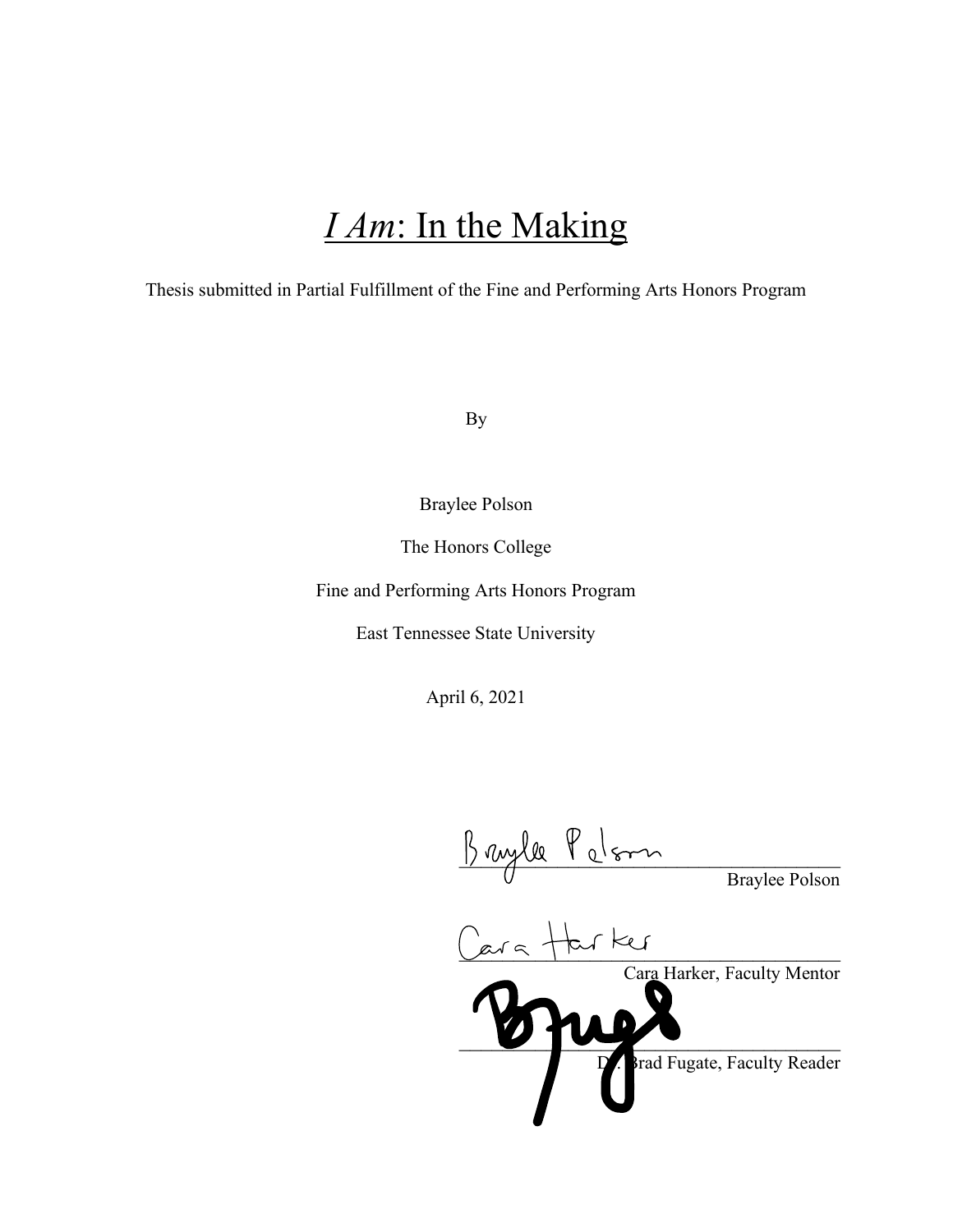# **Contents**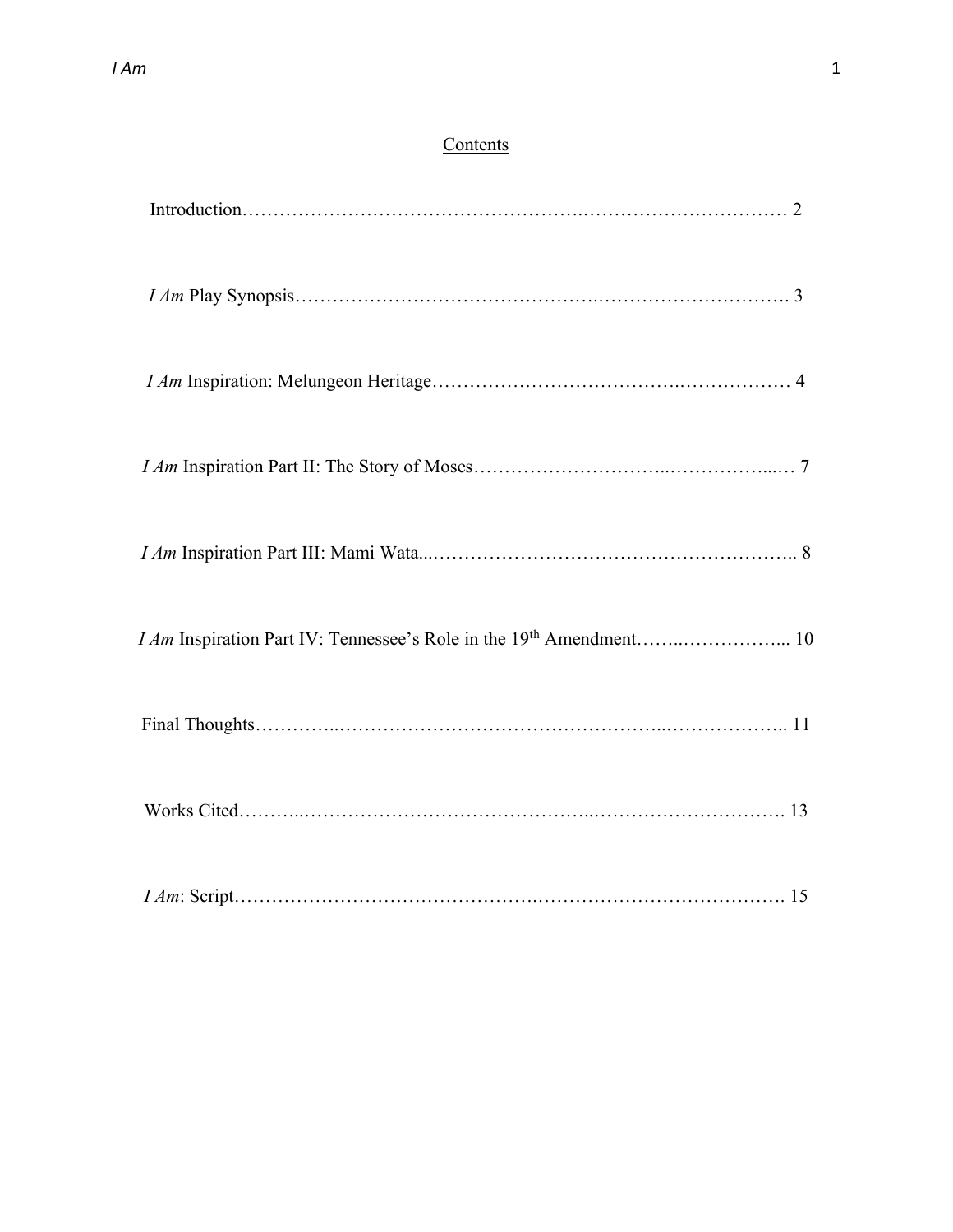#### Introduction

*I Am: In the Making* is an undergraduate honors thesis that features my exploration of Appalachian society, culture, and religion to create a brand-new play, titled *I Am*. My educational experiences as a Fine and Performing Arts Honors student and Theatre major minoring in Dance at East Tennessee State University, have given me the ability to create a theatrical play as my senior capstone project. In the following pages, I will cover the creative process involved in writing *I Am.* I will examine both the historical aspects of the storyline and the religious representations, as well as personal creative choices I have made. With this research and my own working knowledge of playwriting, I was able to develop a script centered around Appalachia unlike those before it.

The choice to write a play came naturally to me, although the play that came from this process is not the first play that I had in mind. When I started brainstorming the concept for the play, I was deeply influenced by pop music icon, Beyonce's work. My first inspiration came from her song "Freedom." I envisioned relating the Biblical story of Moses to Beyonce's powerful music and lyrics as the force behind the story. When I began talking over these ideas with my advisor, she very keenly pointed out that my voice and experiences could be the force behind the story, and that often, great stories come from within; they come from places inside the author that are built on past experiences and unique opinions. This is why I chose to write the play with an Appalachian setting and characters, as Appalachia is my home and represents my heritage.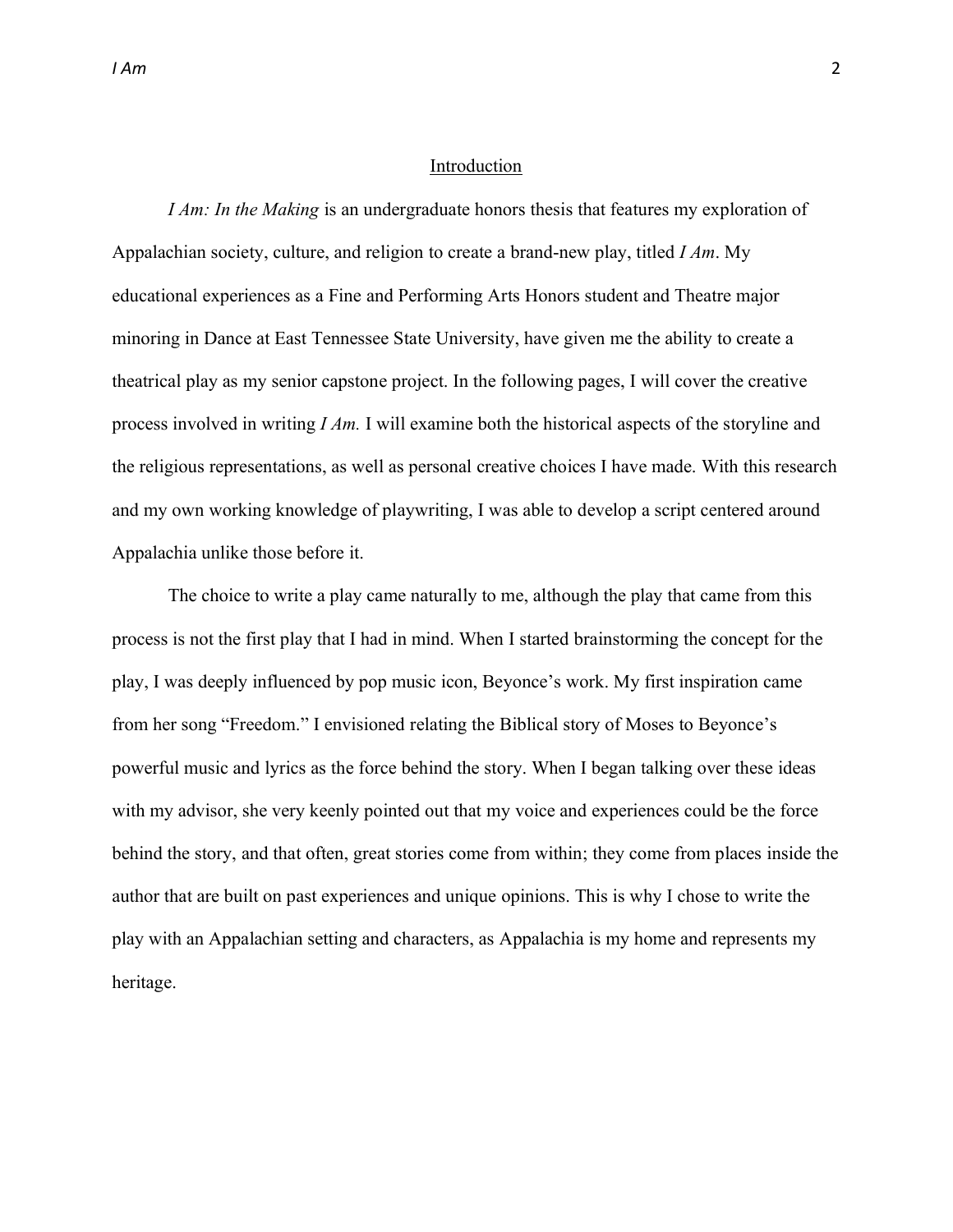#### *I Am* Play Synopsis

The play begins in Tennessee in the early 1900's, then jumps forward into time to 1920. In the opening scenes, we see a young mother place a basket into a river. An un-known man kills this young mother as the basket floats down the river. The next morning Ruth, a neighboring farmer's wife and mother to two small children, finds the basket and discovers that there is a baby inside. After talking it over with her husband, Clint, they decide that it must be God's will for them to keep the baby. They name the baby Sarah and introduce her to her (adoptive) siblings, John and Hannah. As Sarah grows, she attends a Christian Church led by a pastor named Simon. Sarah starts to see inconsistences between Pastor Simon's teaching and her own understanding of the Bible. One day, while helping her brother pull weeds from the family garden, Sarah accidentally pulls a tomato plant from the ground. Frustrated from a long day's work, Clint lashes out at Sarah and reveals that she was adopted. A distraught Sarah flees into the forest to question her reality. While in the forest, she meets a beautiful stranger who carries a certain mysterious power about her. Sarah later comes to find this woman goes by, The Mother, as she is the mother to all living things. In her conversation with The Mother, Sarah realizes that she has a destiny and that she will soon discover her path. Upon Sarah's return home, she overhears a conversation involving Pastor Simon, who her family has invited over for dinner to give Sarah information about her birth mother, mention his brother Henry, a congressman, who Simon shares daily, advisory calls with. Later, Sarah finds a flyer advertising an amendment to the constitution that would allow women to vote, and she knows *this* is her destiny. She asks The Mother for advice on how to help secure the right to vote for women. The Mother gifts her shawl to Sarah and instructs her to go to Simon each day and ask him to have his brother vote in favor for women's right to vote. Each day Sarah asks Simon to let her people vote, and each day he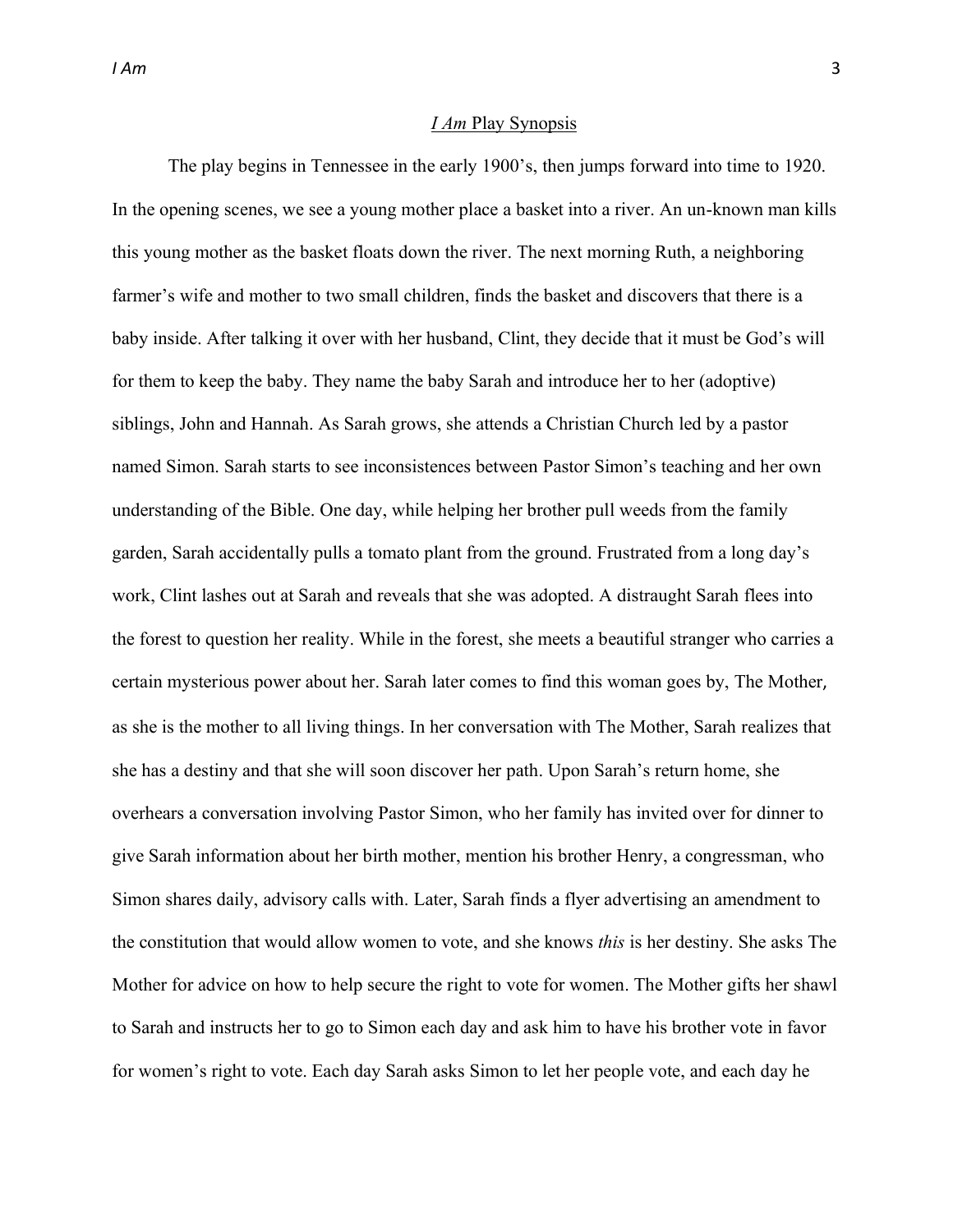turns her away as The Mother brings punishment down in the form of dead crops, raining fire, and finally the death of all first-born males. Finally, Simon relents. He advises his brother to vote in favor of women's right to vote, single handedly ratifying the 19th amendment. The final scene shows Sarah walking through a sea of men dressed in red to a voting booth.

#### *I Am* Inspiration: Melungeon Heritage

I have always enjoyed stories about my Appalachian heritage. My mom used to tell me stories of her pulling tobacco in the fields with her dad, about her neighborhood where everyone was either family or close to it. She'd tell me about the kids from the mountains running barefoot in their county track meet because they couldn't afford running shoes. My favorite stories were always the ones about our heritage. While it is quite obvious that my father is a descendent of the Highlanders who settled our area, my mother's heritage is more of a mystery. My mother's family is believed to be Melungeon.

There is a lot of mystery surrounding the heritage of the Melungeon people. The Melungeon Heritage Association writes:

"Until recently, most scientists studying the Melungeons believed them to be  $-\text{like most}$ of the other tri-racial groups  $-$  the product of intermarriage between Anglo/Celtic Americans, Indians, and free African-Americans along the American frontier. Hancock County Melungeons, when first interviewed by outsiders about their heritage around 1890, defined themselves as Indian and Portuguese, but also acknowledged English and African ancestry. While most whites discounted the claim of Portuguese ancestry, believing it to be a means of denying African ancestry generations of feature writers tapped into folklore and their own imaginations to develop theories to explain the origins of the Melungeon people.´

(Frequently Asked Questions - Melungeon Heritage Association)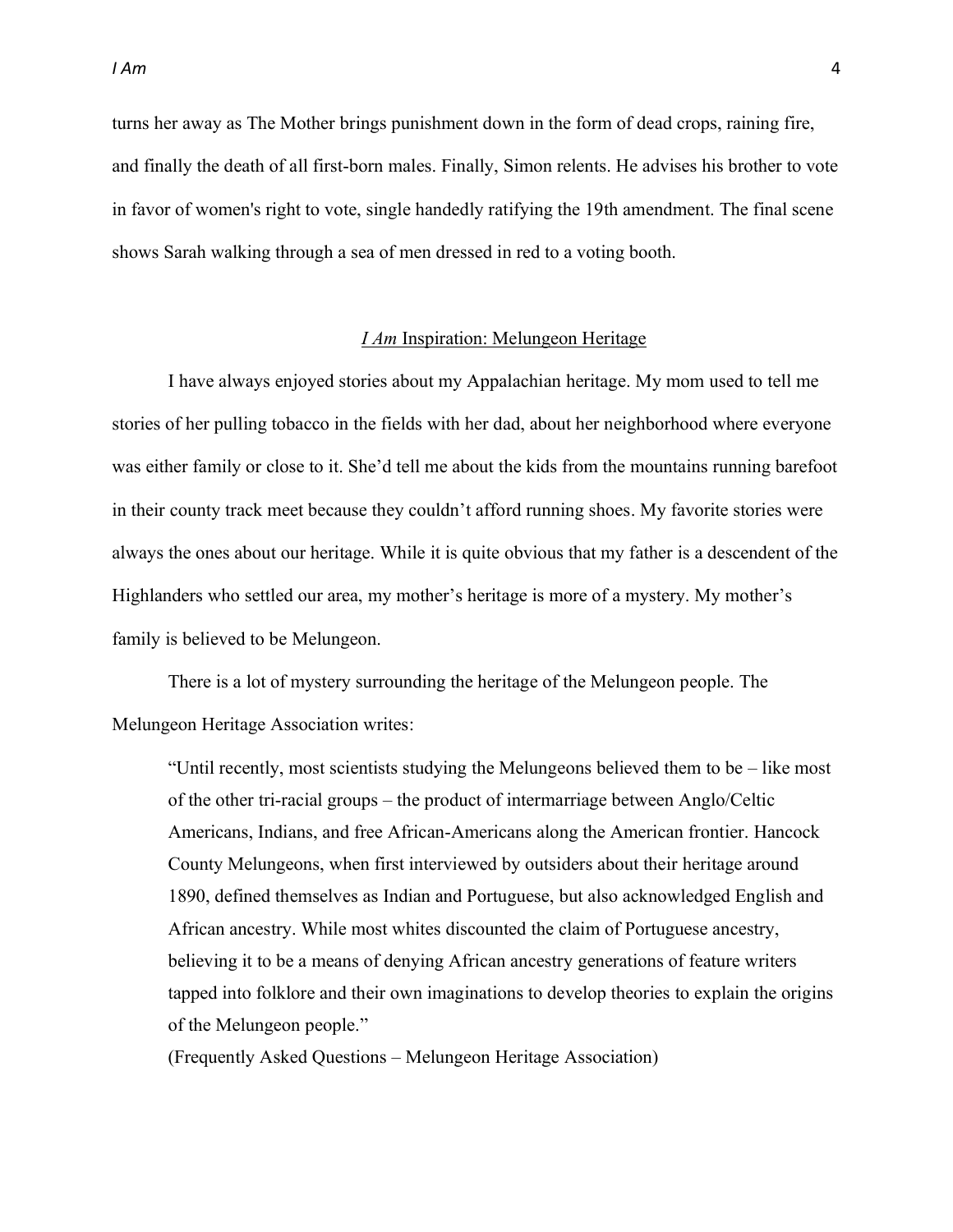The Melungeon Heritage Association also briefly discusses folklore, and its part in trying to discover the genetic histories of the Melungeon people. They reference the common legend that Melungeon individuals are actually descendants of the Lost Colony of Roanoke. In this fable, the colonists seek safety inland while waiting for supplies. Once they reached Appalachia, they intermarried with the Native American Tribes who once lived here, and that is the proposed heritage of the Melungeon people. There are other tales that are similar to this one. They all end with white settlers moving inland and marrying Native Americans. The statement ends with:

³Genetic studies have shown that Melungeons share genetic traits with populations in the Mediterranean, South Asia, and Middle East, as well as with northern Europeans, Native Americans, and African-Americans. Not all Melungeons share all these genetic traits; every family has its own unique ethnic history. These studies do not answer all of the questions about the origins of the Melungeons, of course. We cannot tell when these various ethnic components entered a particular family line. However, these findings do open the door to further speculation and study; the Melungeons' origins are almost certainly more complex than originally thought."

(Frequently Asked Questions - Melungeon Heritage Association)

While there is some truth to the legends, there really is no way to tell exactly what specific genetics create the Melungeon appearance. Though there are many descriptions as to what a Melungeon individual could look like, all researchers agree that their skin tone is darker than white individuals with dark hair. Rachel Rubin writes one description of Melungeon appearance as having "... dark or oily skin, high cheekbones, curly or wavy hair, Asian eye folds" (Rubin 259). As if it wasn't confusing enough, many of the prominent Melungeon features that once existed are becoming less common due to Melungeon individuals marrying white individuals.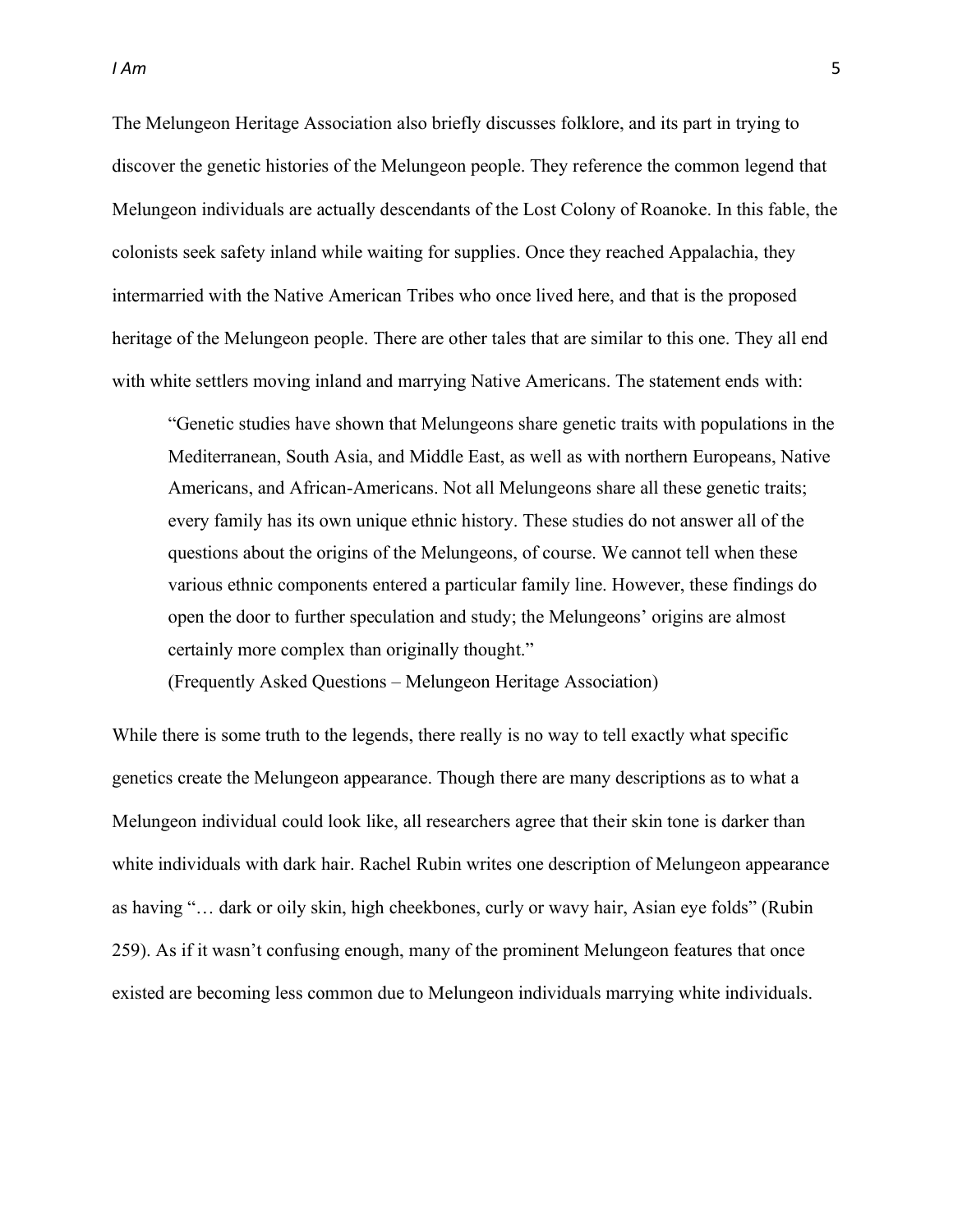

Below are images of individuals believed to be Melungeon:

Resident of High Knob. Photo by Luther Addington. Paul Armstrong. My maternal grandfather. Though varied in appearance, one can see the similarities in these individuals, from the dark, olive skin, to the shapes of their hairlines and eyebrows. My mother also has some similarities in her appearance, though her dark hair is not wiry as described. Instead, it is a closer texture to those individuals believed to be descended form Native Americans.

Though we may never know the exact genetic makeups of the Melungeon people, it would seem that not knowing is part of the fun. Being a descendant of a mysterious genealogy deeply inspired *I Am*. I knew I wanted a story that incorporated the complexity of Appalachian heritage by tying two very different religions from Melungeon ancestors into one, massive folklore legend. I felt this could be especially powerful because Appalachian culture is so tied to their location in the Bible Belt<sup>1</sup>. I also wanted to create a tale that feels passed down from generation to generation, one that over the years may have been muddied by multiple cultures retelling it and adding their own spin. Though there is no specific reference to Melungeon heritage

<sup>&</sup>lt;sup>1</sup> An area chiefly in the southern U.S. whose inhabitants are believed to hold uncritical allegiance to the literal accuracy of the Bible. ("Bible Belt")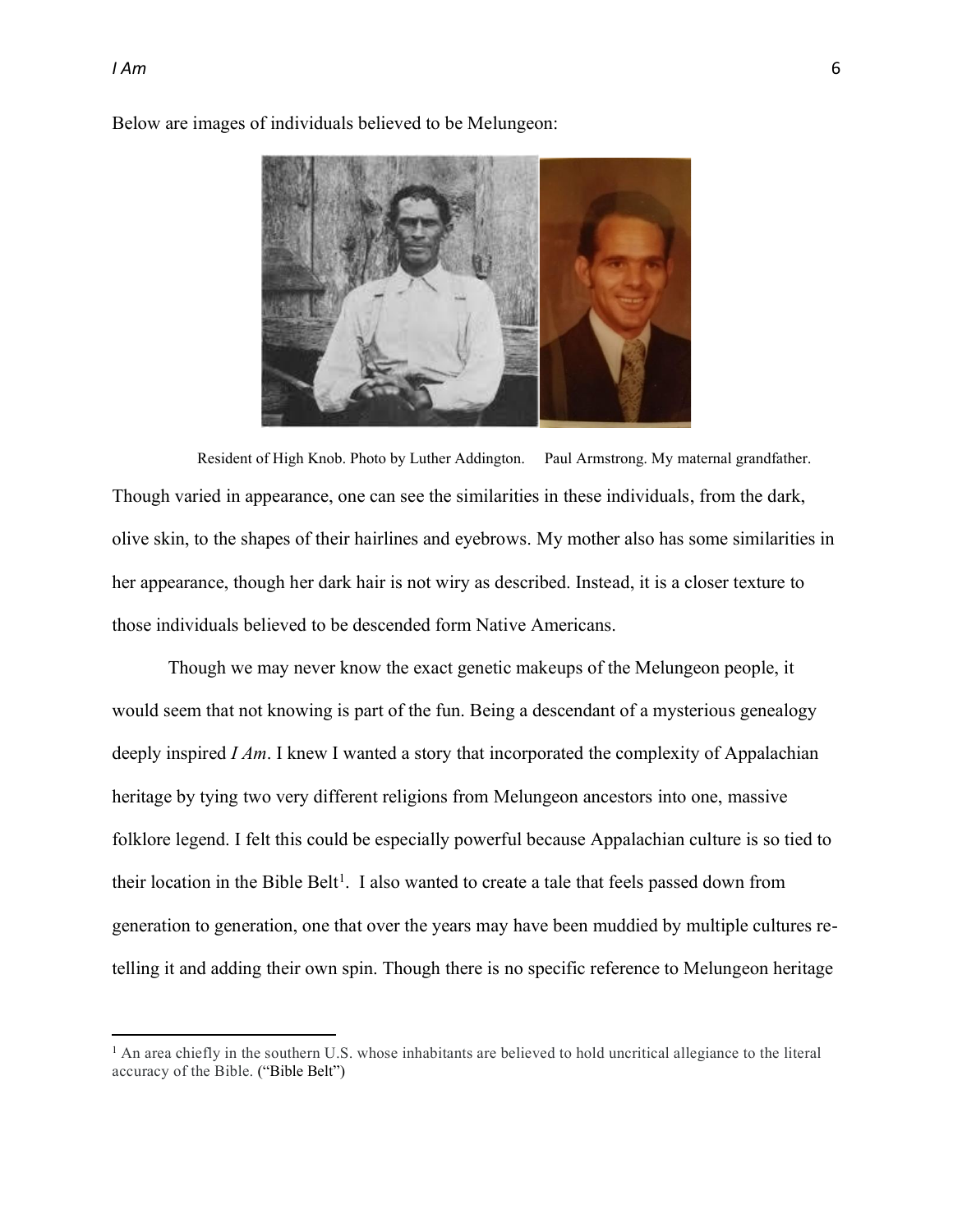in *I Am*, it is an important aspect of my inspiration as it has informed my choice to mix cultural entities to create folklore that can span across diverse populations.

#### *I Am* Inspiration Part II: The Story of Moses

Growing up in the Christian Church, I always loved Biblical stories and the metaphors that seem to be packed in them. One story that I found particularly thrilling was always the story of Moses.



Moses & The Seventh Plague of Egypt by John Martin

In the story of Moses, the Israelites (Yahweh's chosen people) are enslaved by the Egyptians. When the pharaoh orders that all males under the age of two are to be executed, Moses's mother saves him by placing him in a basket and setting him adrift. The basket travels all the way to the palace where the pharaoh's daughter finds the baby and decides to raise him as her own. As Moses grows, he learns of his heritage and flees Egypt. He later receives a message from Yahweh commanding him to return to Egypt to convince the Pharaoh to free his people. Moses returns to Egypt, but the pharaoh will not listen. Yahweh sends down ten plagues on Egypt in order to force the pharaoh to release Yahweh's people. After the final plague, the Pharaoh finally releases Yahweh's people. (Mark)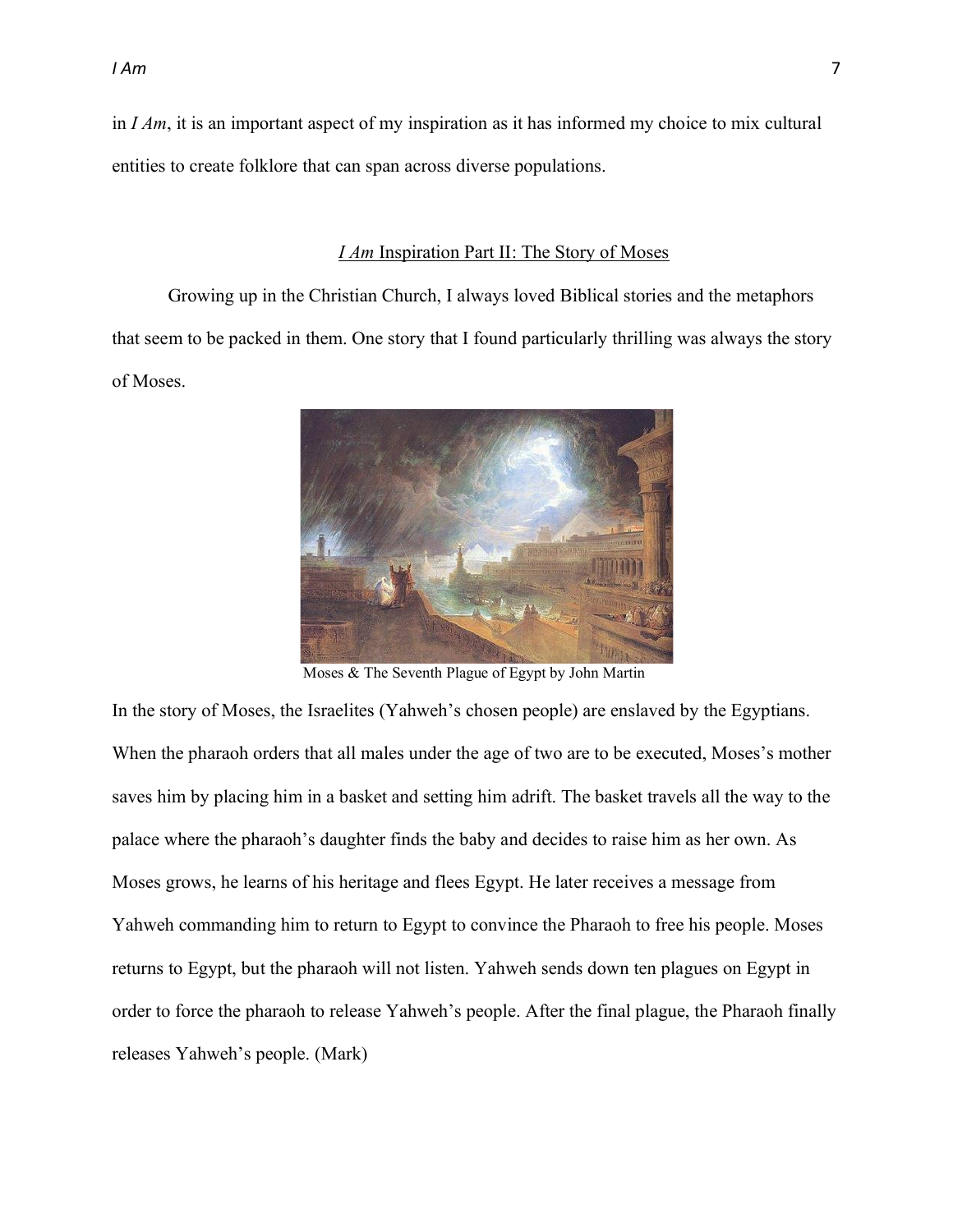The role that women play in the story of Moses is one of the reasons that I was drawn to it from a young age. While *I Am* follows very closely to the story of Moses, I made some creative changes. I have never believed that men are the only ones who can lead a church, and I have never believed that men are somehow closer to God than women because of their biological sex. Because of this, I knew the liberator of my story, Sarah, would be a woman. In addition to Sarah representing Moses, Yahweh is also written as a woman with the character, The Mother.

I also chose to include only three plagues because of the biblical significance to the number three. The number three is used many times through The Bible. It represents the  $T\text{rinity}^2$ and eternal life, as Jesus Christ is to have risen on the third day. Yahweh goes by many names through the Christian Bible. He is part of the Holy Trinity and represents the Father of man and of Christ. In the Old Testament of the Bible, Yahweh is depicted as vengeful and fearsome, while in the New Testament he is seem more as a loving Father. I chose my Yahweh (The Mother) to be a mixture of the Yahweh of The New Testament and the Yahweh of The Old Testament. The Mother cares for Sarah as Yahweh cares for his followers in The New Testament, while simultaneously unleashing plagues on her town as Old Testament Yahweh does to Egypt.

#### *I Am* Inspiration Part III: Mami Wata

When searching for other mythology, I found an African Deity who perfectly encapsulates both the fearsome and caring nature of Yahweh, as displayed in the Biblical Story of Moses. Recent studies of Melungeon heritage suggest that some Melungeon individuals have

<sup>2</sup> the unity of Father, Son, and Holy Spirit as three persons in one Godhead according to Christian dogma  $("Trinity")$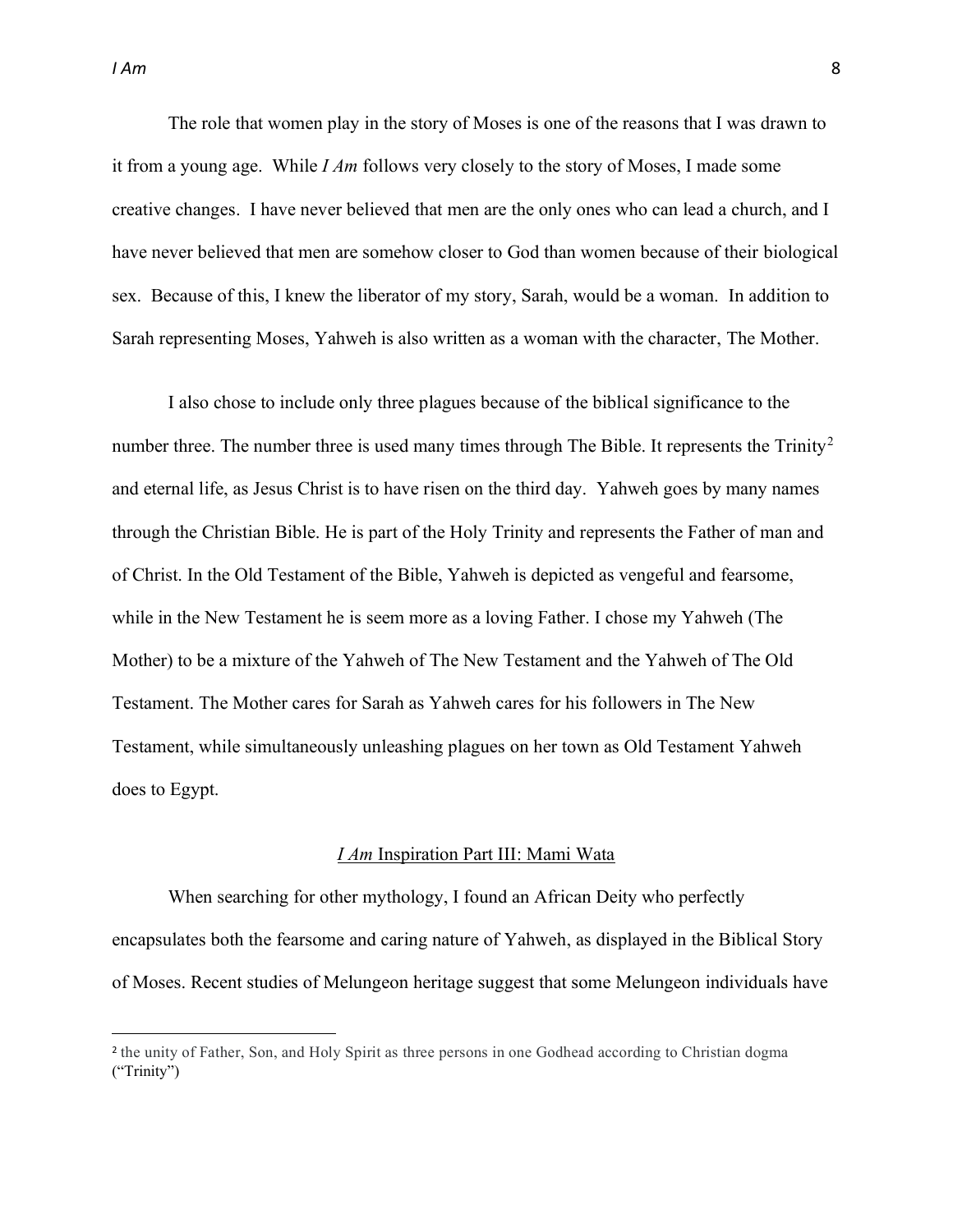African Ancestors. When researching African deities, I stumbled upon Mami Wata. Mami Wata is described as,

³Mami Wata is a complex symbol with so many resonances that she feeds the imagination, generating, rather than limiting, meanings and significances. She is at once a nurturing mother; sexy mama; provider of riches; healer of physical and spiritual ills; and embodiment of dangers and desires, risks and challenges, dreams and aspirations, fears and forebodings. People are attracted to the seemingly endless possibilities she represents and, at the same time, frightened by her destructive potential. She inspires a vast array of emotions, attitudes, and actions among those who worship her, fear her, study her, and create works of art about her."

("Introduction || Mami Wata: Arts for Water Spirits in Africa and Its Diasporas")

These attributes were important because they are so similar to how Yahweh can be viewed between the New Testament and the Old Testament of the Christian Bible. Yahweh is both fearsome and Fatherly; he is vengeful and forgiving. Having these juxtaposing characteristics truly creates a very human character. No one is one thing, and I wanted the audience to relate to The Mother as well as Sarah. It is also written that Mami Wata, "... is widely believed to have "overseas" origins, and her depictions have been profoundly influenced by representations of ancient, indigenous African water spirits, European mermaids, Hindu gods and goddesses, and Christian and Muslim saints." ("Introduction || Mami Wata: Arts for Water Spirits in Africa and Its Diasporas´). The conglomeration of religions that make up Mami Wata drew me even more to her. She was the perfect selection for my collage of a story. Mami Wata informed my creation of The Mother; specifically, I used Mami Wata's mythology to further tie The Mother to water.

The Christian Bible is full of symbolism that centers around water, so using Mami Wata's mythology allowed me to create symbolism for both. An example of this occurs in Act I Scene 10. Sarah dives into the water to reach The Mother. At first, she is worried about starting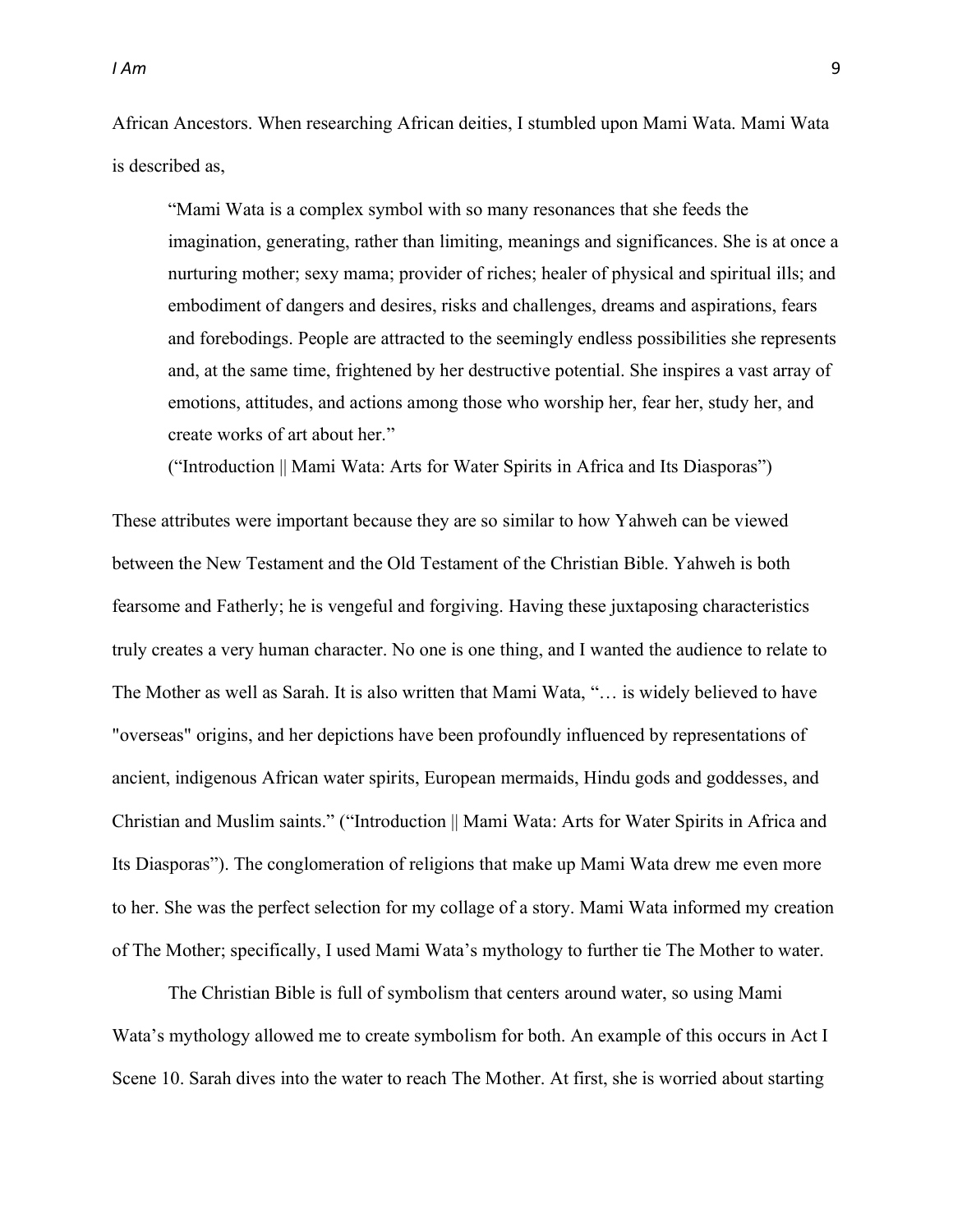to run out of air, but The Mother beckons her further in and gives her the ability to breathe underneath the water. This scene relates to the myth saying Mami Wata would pull her followers down into the water and they would be released with deeper spiritual understanding. Similarly, in the Christian Bible, followers of Jesus Christ were baptized. In this ritual, followers were lowered under water to have their sins and their past life washed away. Just like Mami Wata's followers and the followers of Jesus Christ, Sarah leaves the water with a deeper spiritual understanding of her circumstances and new found life with purpose.



Zoumana Sane (dates unknown, Senegal) Mami Wata, circa 1987 Pigment, glass Collection of Herbert M. and Shelley Cole Photo by Don Cole

#### *I Am* Inspiration Part IV: Tennessee's Role in the 19<sup>th</sup> Amendment

With the exploration of deities Yahweh and Mami Wata in mind, it was time to find a worthy conflict for my tale. At first, I struggled to find a historical event that I felt could hold such a monumental story. Then I stumbled across the fact that Tennessee was the state that ratified the 19th Amendment. Tennessee Congressman Henry T. Burns ratified the 19th Amendment in 1920 after voting no twice. He chose to change his vote after receiving a note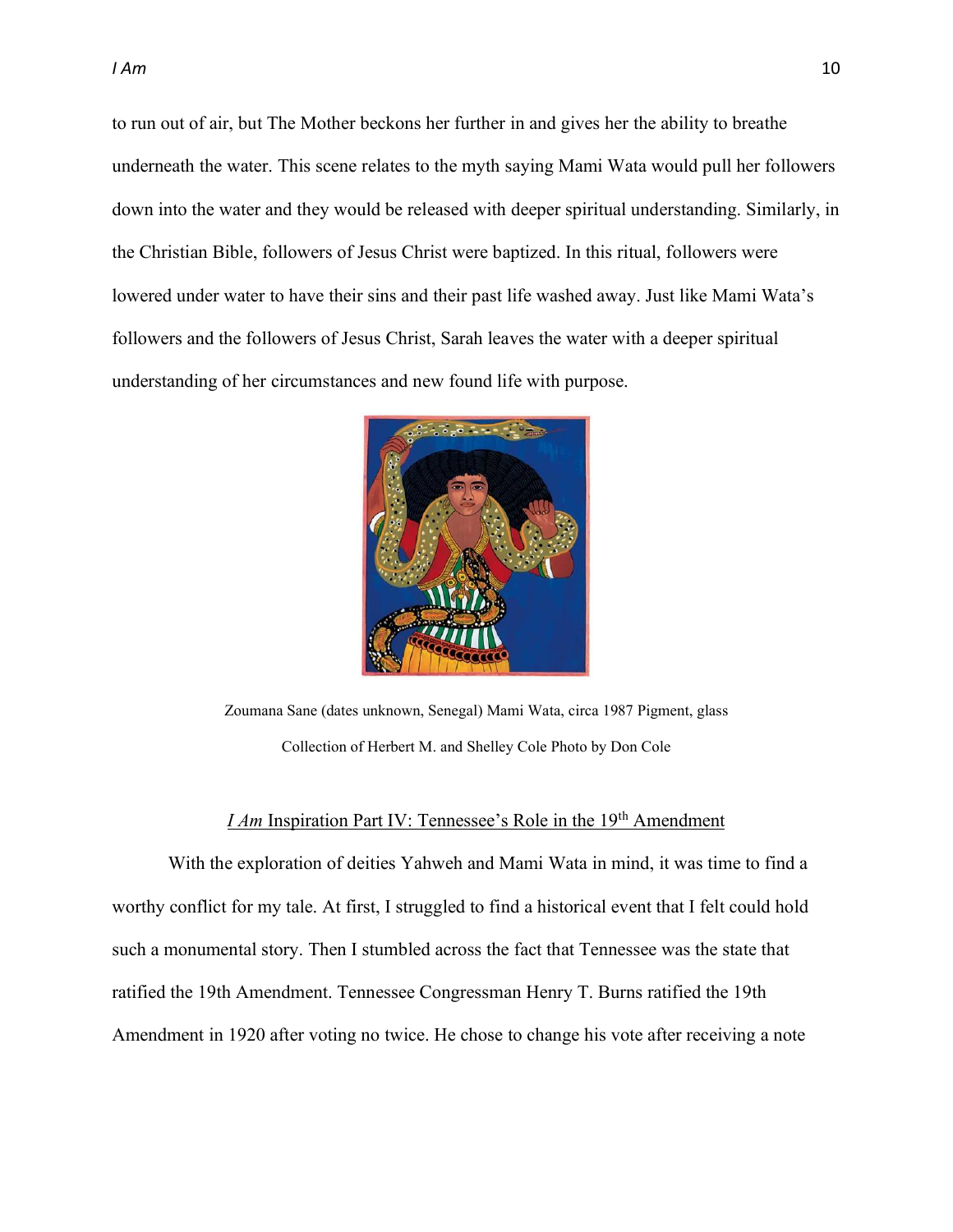from his mother saying. "Don't forget to be a good boy" (History.com Editors). With this piece of history, I had found the perfect host for my freedom story, women's suffrage.

Another historical element in *I Am* is the symbolic use of color. While Congress was in session to ratify or dismiss the 19<sup>th</sup> Amendment, they wore colored "rose-shaped pins" ("Symbols of the Women's Suffrage Movement (U.S. National Park Service)") to announce their support (or lack of support) for this amendment. If a Congressman was a suffragist<sup>3</sup> he wore a yellow pin. If he was an anti-suffragist<sup>4</sup>, he wore a red pin. In the ending scene of this play, Sarah, dressed in yellow, can be seen walking through a room of men dressed in red to a voting both. In this scene, the red symbolizes both the men's disapproval of a woman voting, and it is a reference to the Biblical character Moses splitting the Red Sea to lead his people to freedom.

#### Final Thoughts

When writing a play, I have always found it best to think of writing a story like creating a life. I started using the story of Moses as my skeleton, and this held the shape that I wanted. From there, I added the characters, acting as the muscle and skin, who I would use to move the story to its conclusion. Though this creation may sound simple, I spent weeks pondering who The Mother would be and how she would appear. I combed through Biblical Plagues as I didn't feel that this story needed ten plagues. At a certain point, the audience is likely to be tired of the spectacle, and many small theatres cannot afford to finance a show with ten full scenes of costly special effects. I also included a personal anecdote into the storyline as well. For most of my

<sup>&</sup>lt;sup>3</sup> A supporter of women's right to vote ("Symbols of the Women's Suffrage Movement (U.S. National Park Service)")

<sup>&</sup>lt;sup>4</sup> An opposer of women's right to vote ("Symbols of the Women's Suffrage Movement (U.S. National Park Service)")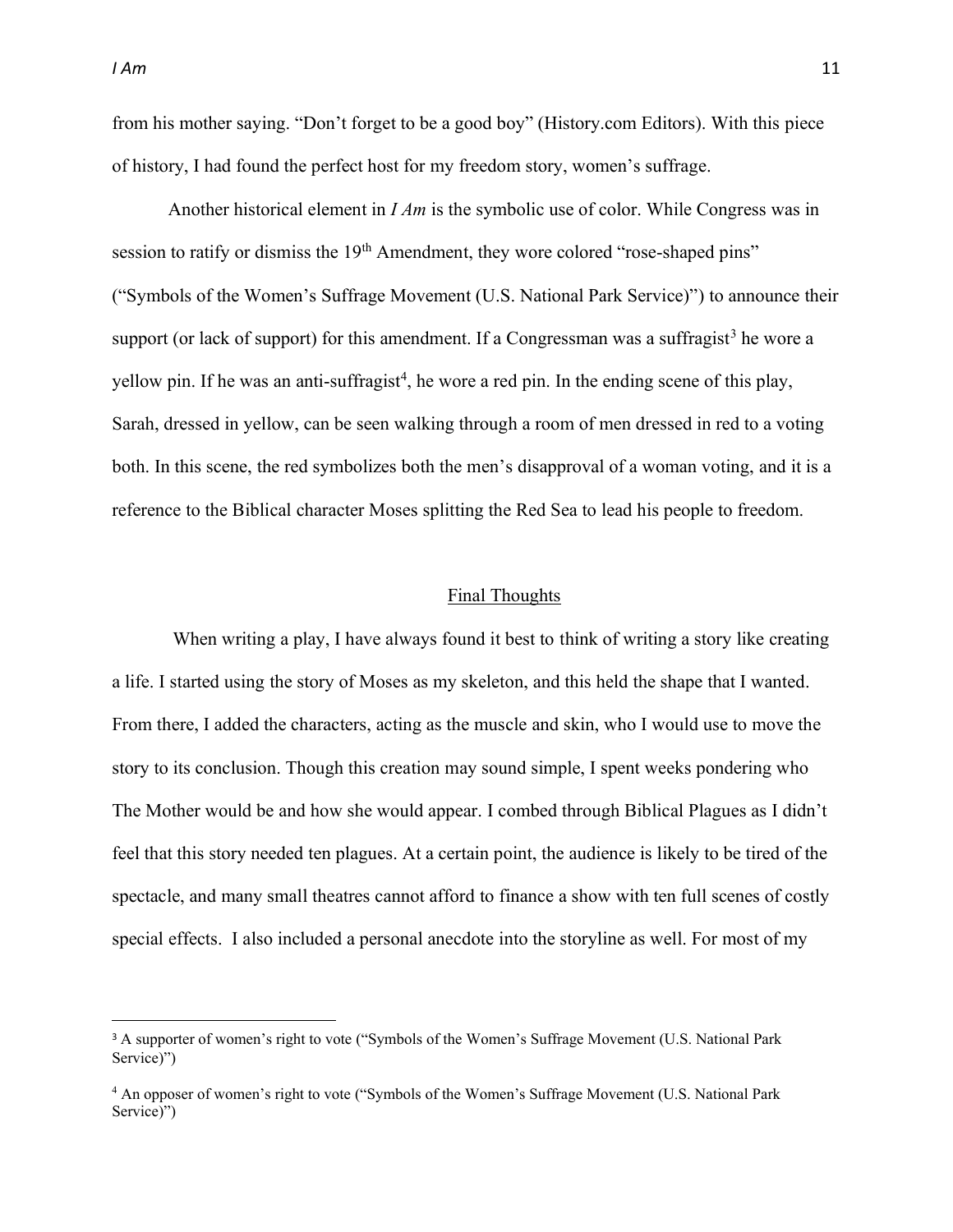childhood I believed that to be truly baptized, one must breathe while underwater. Luckily, this was corrected before my own baptism, but this incredible display of faith has stayed with me. I chose to incorporate this into my story, and later found out that Mami Wata has a similar mythology surrounding her. Unfortunately, the final step of creating a story has not happened for this play. In order for a tale to come alive, it must have blood. It must be told.

As to what comes next for this story, I would love to see it produced. As a writer, nothing is more beneficial to me than seeing the work played out before me, so I can gauge what the audience is comprehending and what they're not. Eventually, I will be adding additional optional scenes of narrations to help accommodate theatres with smaller budgets. With these scenes, a theatre company could produce this play as more of an oral tradition with minimal effects rather than a massive and costly production that fully accommodates exactly what is written. All in all, I am very satisfied with this first draft, and I am excited to see what this story develops into as it continues to grow.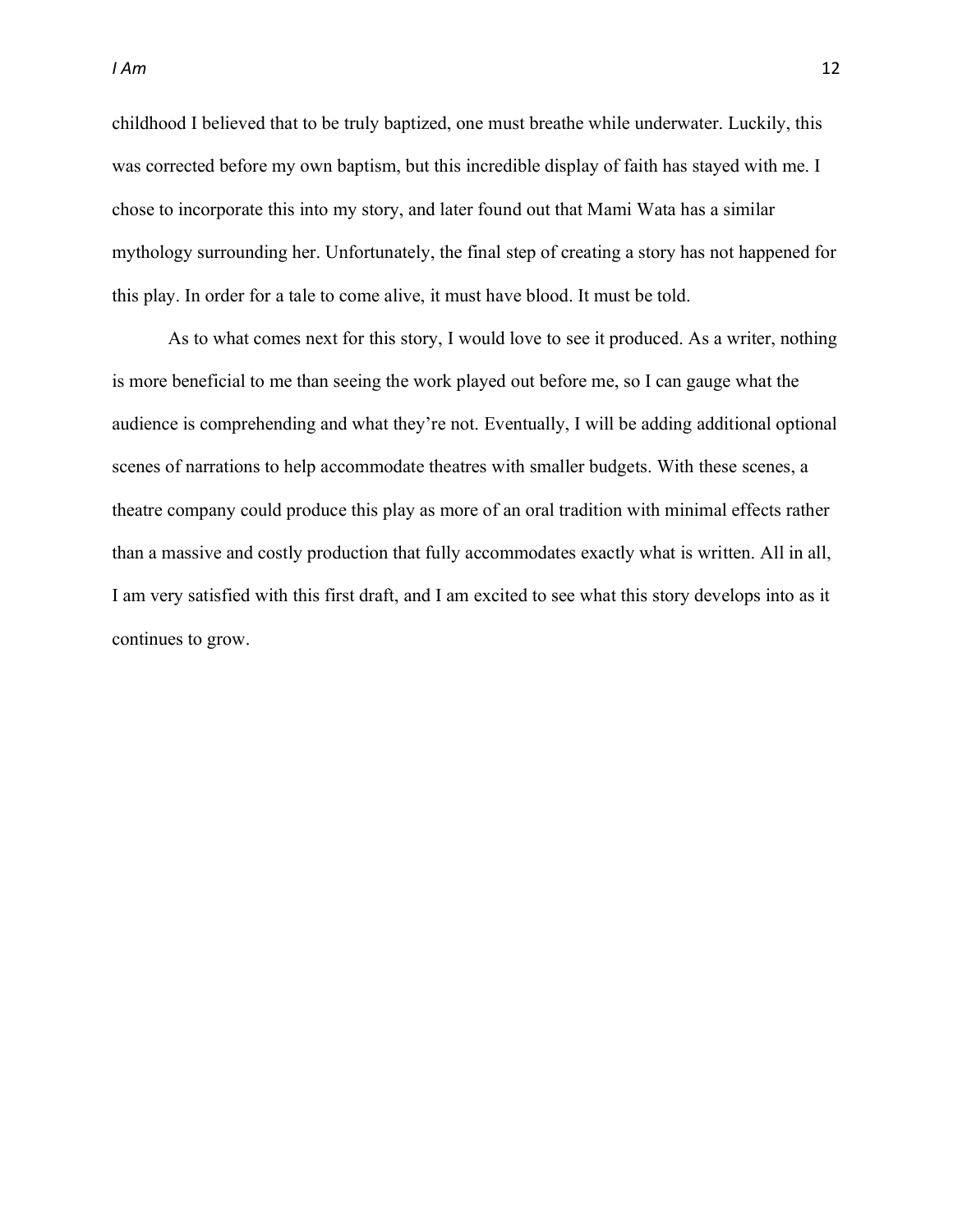#### Works Citied

- "Bible Belt." *The Merriam-Webster.Com Dictionary*, 2021, www.merriamwebster.com/dictionary/Bible%20Belt.
- ³Frequently Asked Questions ± Melungeon Heritage Association.´ *Melungeon Heritage Association*, melungeon.org/frequently-asked-questions-about-melungeons. Accessed 2 Apr. 2021.
- History.com Editors. ³19th Amendment Ratified Thanks to One Vote.´ *HISTORY*, 18 Aug. 2020, www.history.com/this-day-in-history/19th-amendment-ratified-tennessee-thanks-to-onevote.
- ³Introduction || Mami Wata: Arts for Water Spirits in Africa and Its Diasporas.´ *Arts for Water Spirits in Africa and Its Diasporas*, africa.si.edu/exhibits/mamiwata/intro.html. Accessed 15 Mar. 2021.
- Mark, Joshua. "Moses." World History Encyclopedia, 31 Mar. 2021, www.ancient.eu/Moses/#:%7E:text=Moses%20(c.&text=Moses%20is%20best%20know n%20from,%22promised%20land%22%20of%20Canaan.
- Price, Edward T. "The Melungeons: A Mixed-Blood Strain of the Southern Appalachians." *Geographical Review*, vol. 41, no. 2, 1951, p. 262. *Crossref*, doi:10.2307/211022.
- Rubin, R. "'What Ain't Called Melungeons Is Called Hillbillies': Southern Appalachia's In-Between People." *Forum for Modern Language Studies*, vol. 40, no. 3, 2004, p. 259. *Crossref*, doi:10.1093/fmls/40.3.259.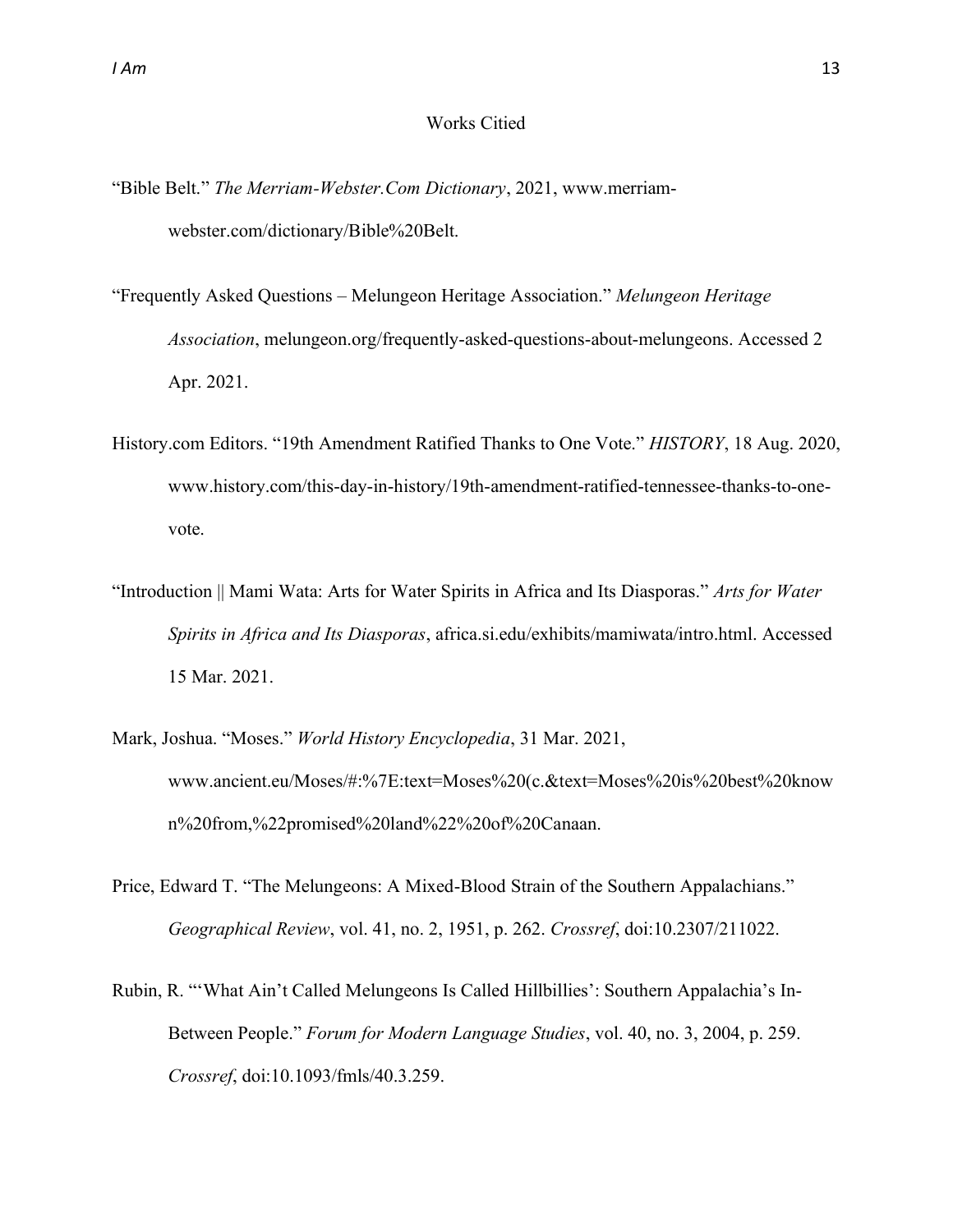³Symbols of the Women¶s Suffrage Movement (U.S. National Park Service).´ *National Park Service*, 6 Apr. 2020, www.nps.gov/articles/symbols-of-the-women-s-suffragemovement.htm.

³Trinity.´ *The Merriam-Webster.Com Dictionary*, 2021, www.merriamwebster.com/dictionary/Trinity.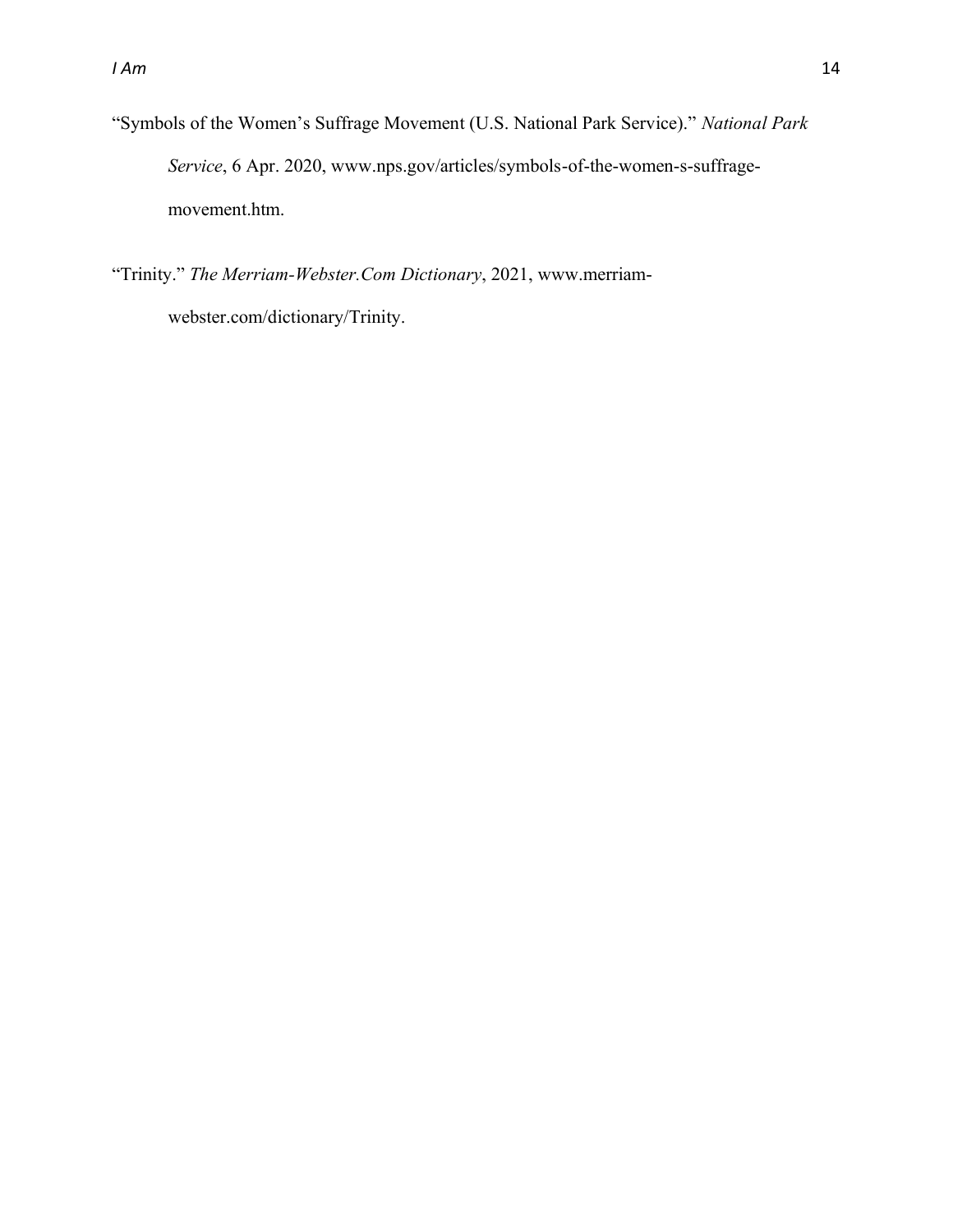# *I AM*

Thesis Play

*Polson, Braylee*

*East Tennessee State University*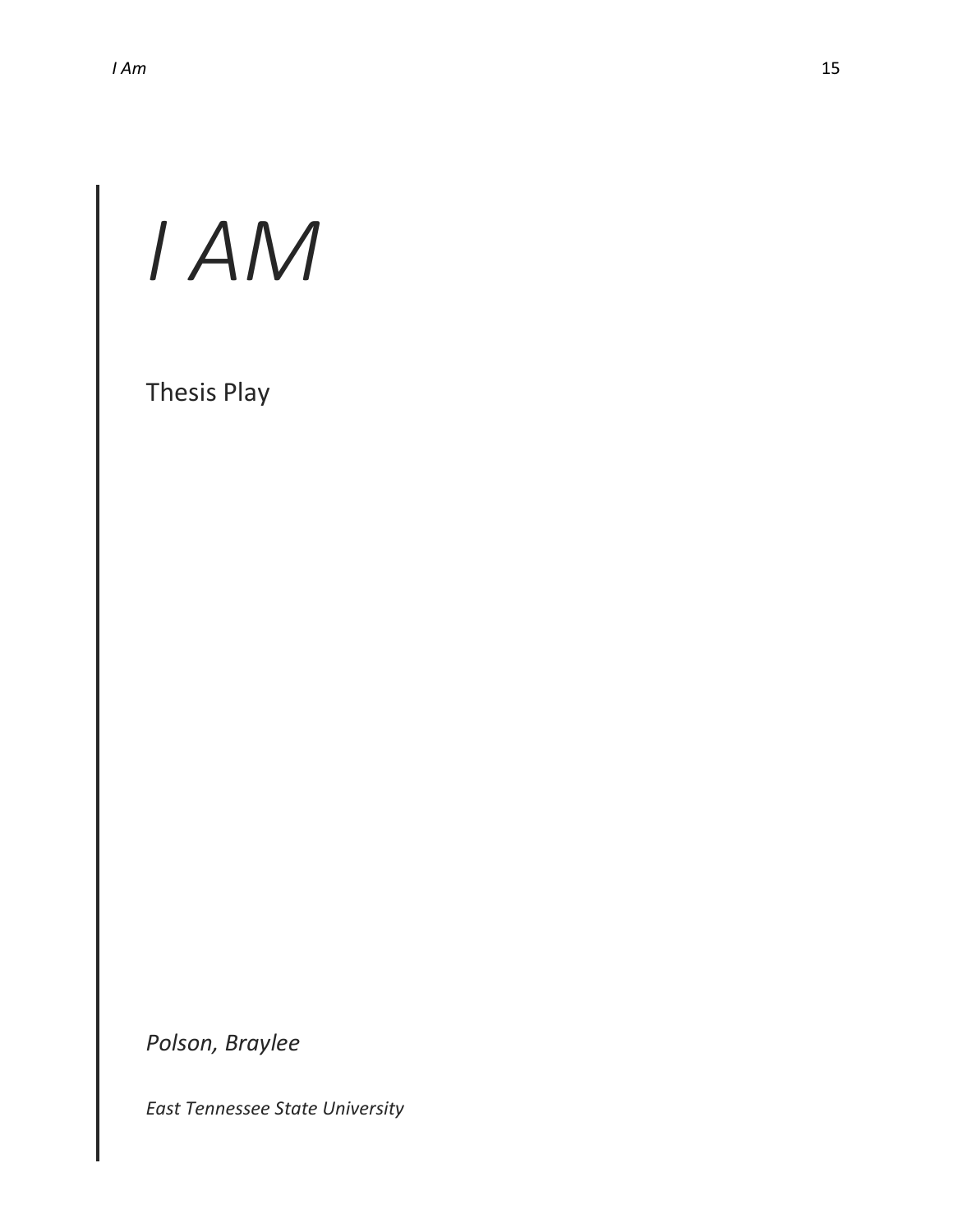# **Table of Contents**

| Scene 5……………………………… 23 |  |
|------------------------|--|
|                        |  |
|                        |  |
|                        |  |
|                        |  |
|                        |  |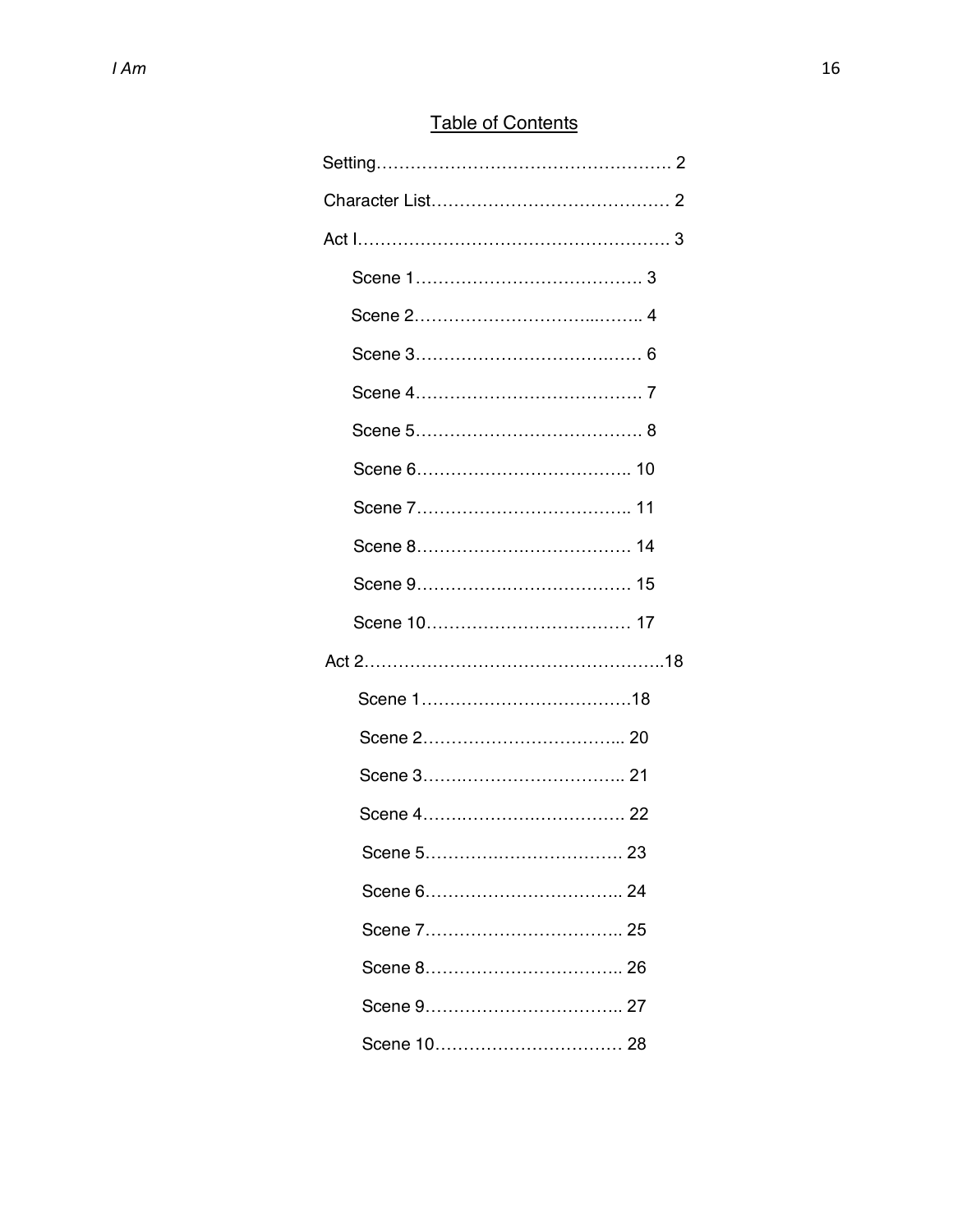#### Story Setting

The play begins in Tennessee in the early 1900's, jumps forward into time to 1920, and then jumps again to 1921 in the ending. Most of the action in this play occurs in a farmhouse, inside and outside a church, and in the forests on the Appalachian Mountains.

#### Character List

Sarah- A headstrong feminist with a connection to the spiritual world.

The Mother- A mystical being with God-like powers. She assists Sarah in her journey towards equality by bring Biblical plagues down on the town.

Ruth- Sarah's adoptive mother. A kind woman with strong faith. A hard worker who may be of Melungeon descent.

Clint- Sarah's adoptive father. Good'ol farmer who loves his kids and his wife. Hard work sometimes causes him to have a short temper, but behind his tough exterior, he is soft.

Hannah- Sarah's adoptive sister. Takes after her mother.

John- Sarah's adoptive brother. Takes his chores seriously, but really likes to have fun. Goof ball with a good heart.

Simon- Pastor of the local Church. Charming in a snake-like way. Has a particular distain towards strong women. Manipulative with a real mean streak.

Ann- Sarah's birth mother.

Church Goers/ Towns People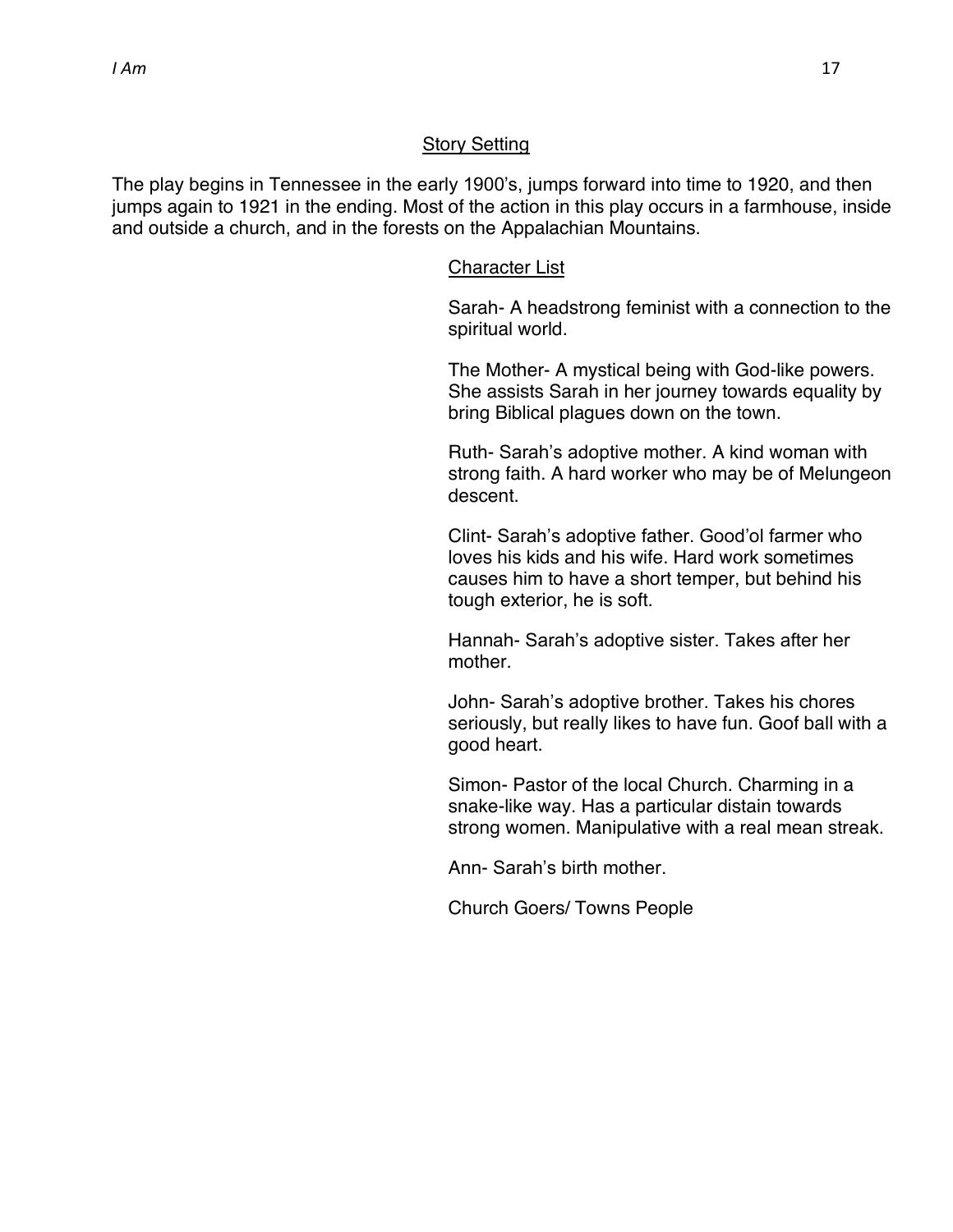# ACT 1

# SCENE 1

*(Lights come up on a tiny house near a creek. We see a girl emerge from the forest behind the house. She's carrying a basket and running towards the water as if someone is chasing her.)* 

# ANN

You can't take her away from me! I won't let you!

*(A man emerges from the forest with his gun drawn. We can't see his face.)* 

SIMON

Annie, I won't let you ruin my life with that baby. Give it here. I'll make it quick.

*(Ann places the basket in the water. We hear a gun shot. Ann falls.)*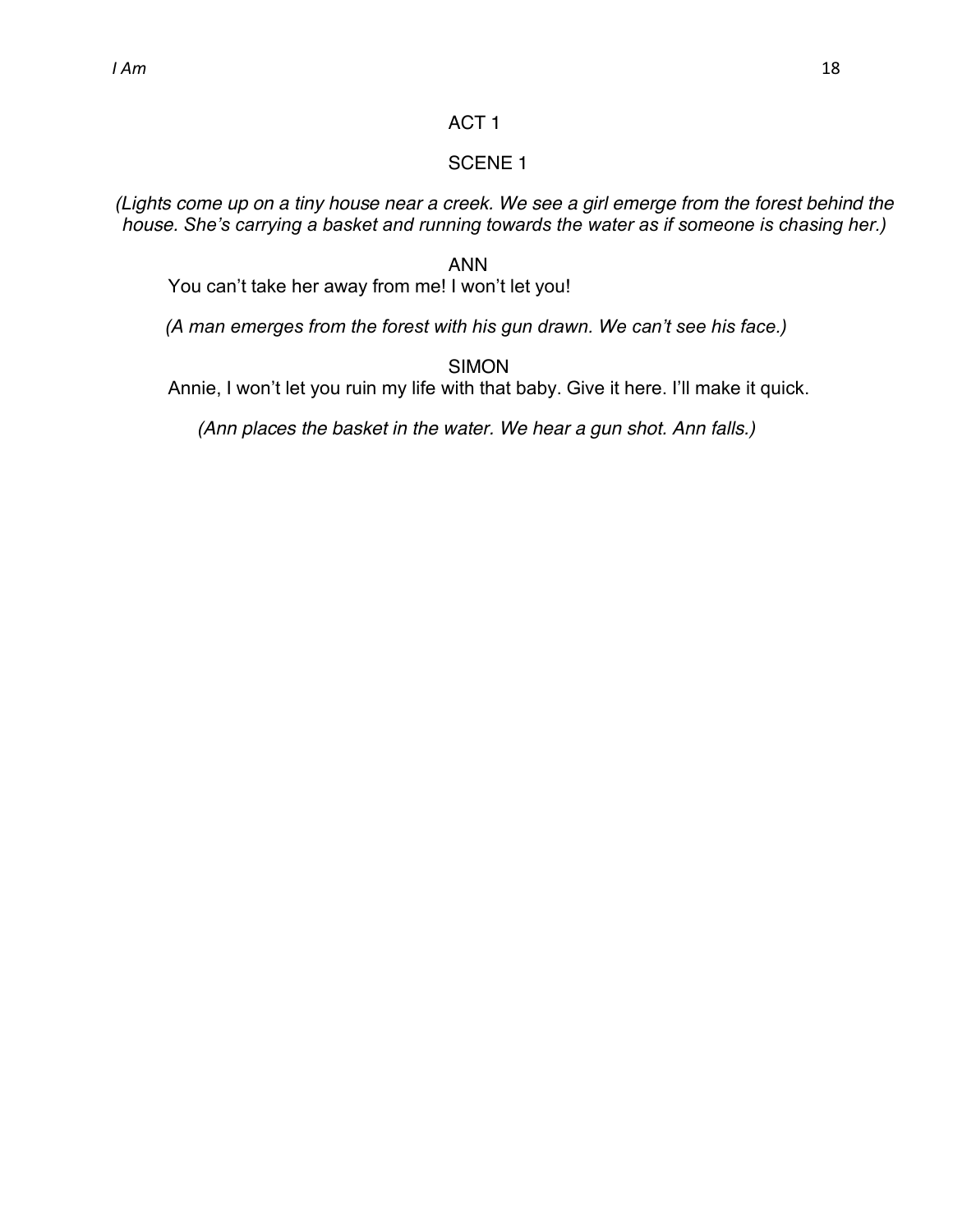# SCENE [2]

*(The same basket is traveling in the river by a different home. A woman sees the basket and goes to investigate.)*

# RUTH

Clint! Clint, come quick! There's a baby!

#### CLINT

A baby? Was it one of the cows? They're not due until the spring. Which one-

#### RUTH

It's not the cows, Clint. Look.

# CLINT

I- Well, I'll be. That's a baby, Ruthie.

#### RUTH

I can see that, honey. She was just floating in the lake in her little basket. You don't think-

#### CLINT

The Bishop's? I don't know, Ruthie.

#### RUTH

The gunshots last night. I told you it was too late to be huntin'.

#### CLINT

Now don't get so upset. We don't know nothin' like that yet, and you're just gonna get yourself all stirred up.

#### RUTH

What're we gonna do, Clint? We can't just take her. This is somebody's little baby.

# CLINT

I ain't takin' her up the mountain to them until I know she belongs there. I reckon the safest place for her right now is here, least until we can find her parents or find her a new family.

# *(John enters with Hannah in tow.)*

**JOHN** Is everything alright, daddy? I heard momma yellin'.

# CLINT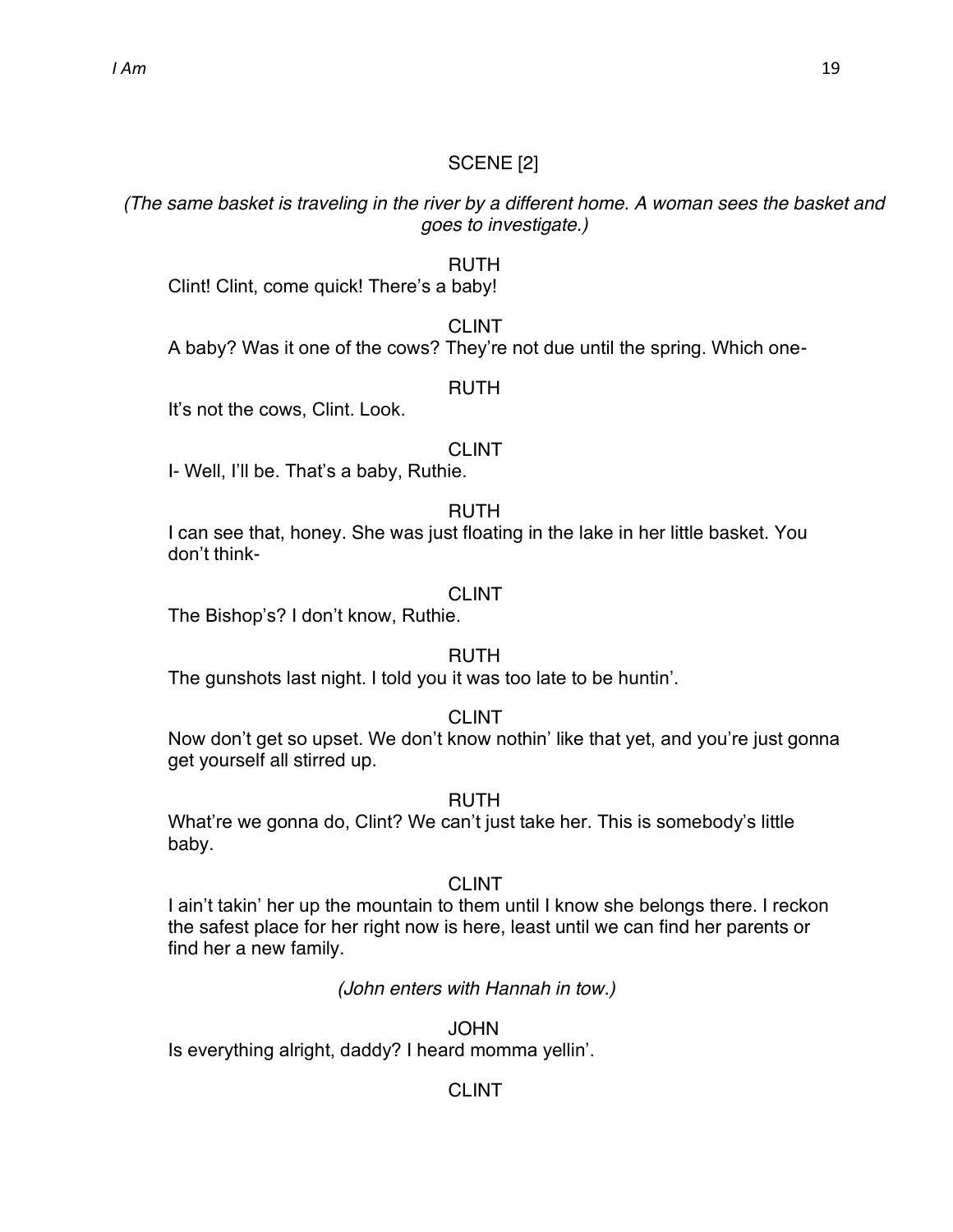Everything's just fine, little John.

RUTH

God just brought us another baby to look after for a little while.

#### **JOHN**

Well, what's its name?

#### RUTH

Hm. I think we oughta call' er Sarah.

#### CLINT

Why Sarah?

#### RUTH

Any baby strong enough to survive what she's been through was made with a special purpose. Ya know, John, in the Bible Sarah is the wife of Abraham. God promised her she'd be the momma to thousands of babies. Something tells me that this baby, (realizing she is leaving her children out) that all my babies, are going to be great leaders.

#### CLINT

Alright, little John. Leave Hannah with yer momma. She can help her care for the new baby. We gotta go pull more 'backer before the sun goes behind the trees.

*(Clint and John exit as Ruth and Hannah take Sarah into their home.)*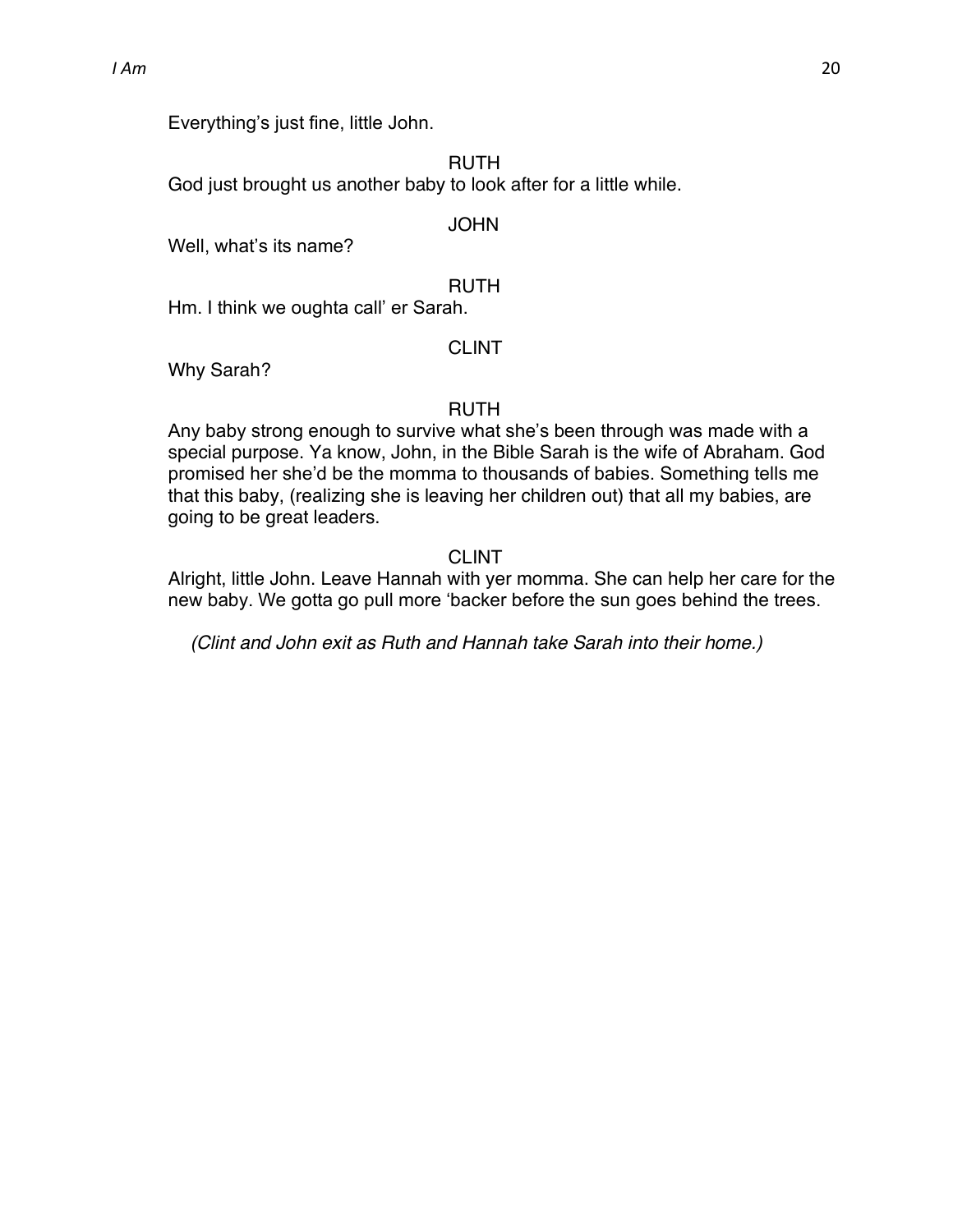#### SCENE [3]

# *(It is the next morning. Ruth is standing over Sarah as she sleeps with Hannah and John, humming a tune. Clint enters and throws his hat down.)*

#### RUTH

*(Shushing)* Clint! The babies are sleepin'! What is the matter with you?

#### CLINT

You were right.

#### RUTH

What do you mean?

#### CLINT

I couldn't sleep last night, so as soon as dawn came, I made my way up the mountain to the Bishop family house. Ty was sweet as punch, but I could tell somethin' was off. I asked'em about his daughter. You know, the real pretty one that used to come to church with them awful bruises. Ruthie, he said he sent her to some private school in the north, and I was so happy for her, but as I was leavin' I saw this fresh pile a dirt near their cow field. I didn't think nothin' of it, Ruthie. Cows die, but what stuck with me was that Ty's wife and son was both down there cryin' 'n holdin' flowers. Now you tell me, Ruthie, I know I'm a hard man, so it don't bother me none when a cow dies, it's natural. It's life, but you're a farmer's wife, Ruthie, and I ain't never seen you cry like that over a cow. Never. It was like it weren't a cow. Ruthie, it was like-

*(Ruth moves to hold Clint so that he can cry into her.)*

# RUTH

I know, honey. I was afraid of as much. It takes a special kind of awful man to hurt his babies. I know.

# CLINT

I don't know what we can do, Ruthie. I mean we're barely feeding' the babies we have now. I don't know if we can-

# RUTH

You listen here. God brought us this baby for a reason. We'll be alright. Hannah's only a little older. I can take some of her clothes down a size or two to fit the baby. We can plant more tobacco next year. God trusted us, honey. We just gotta trust Him a little too.

*(The couple holds each other as they watch their children sleep)*

# SCENE [4]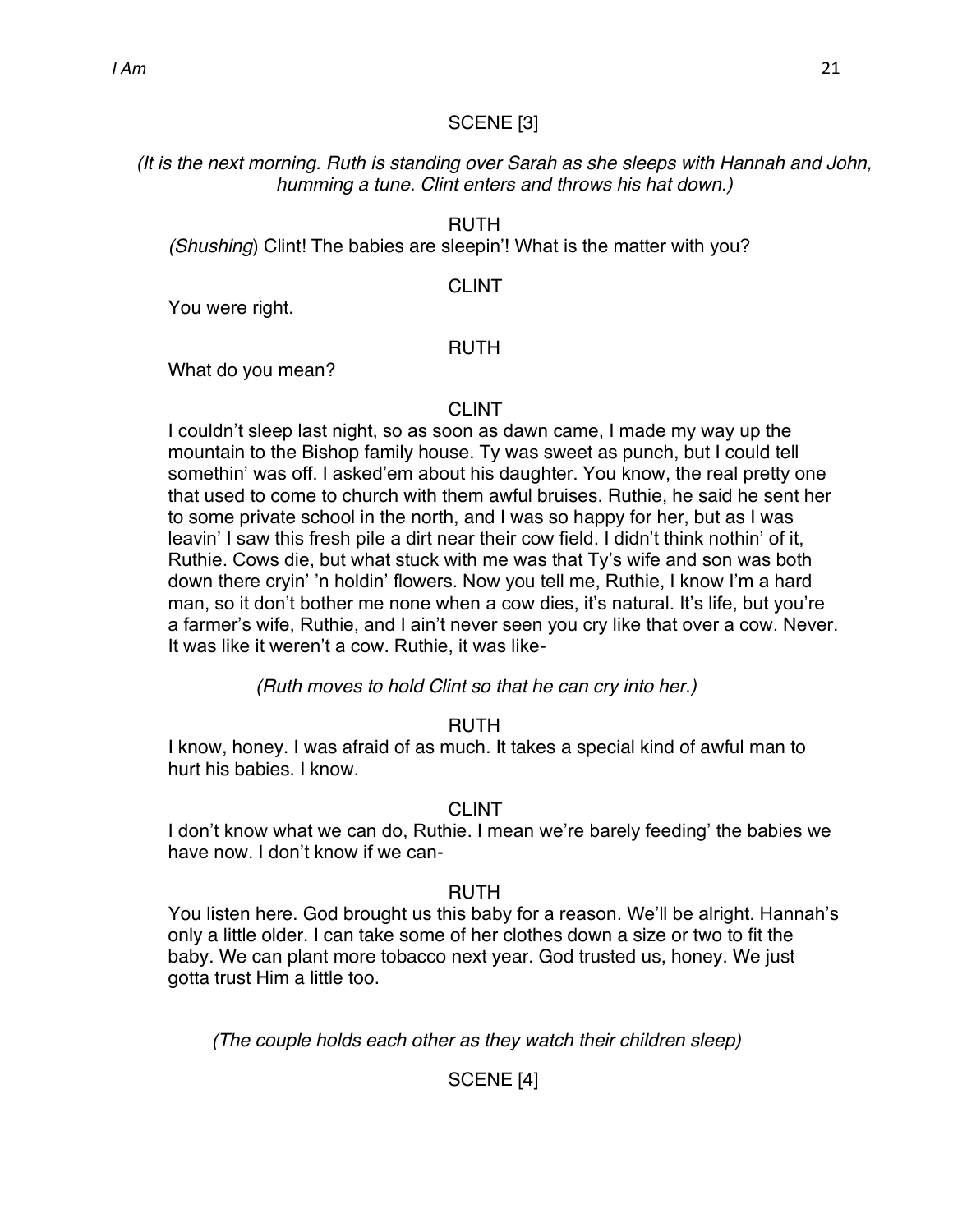#### *(Scene opens on a tiny church filled to the brim.)*

#### SIMON

Let us begin with prayer. Heavenly Father, we ask that you keep us in your ever loving' grasp, God. Keep us humble, Lord. We pray that you would lead us in our every step, our every breath, God. That we may honor you above all, Father. Amen.

#### *(The congregation mumbles their amens)*

#### SIMON

Today I gonna tell you a story. Because before our Lord'n Savior was born there was another savior of his people. This man was a leader, but he was born to the Hebrews while they were still enslaved to the Egyptians. Let me tell you somethin' these Egyptians were nasty to this Hebrews. They forced *God's* people to build their pagan temples, they *enslaved* God's chosen. (addressing a single congregant) Now, God's not going to let his people suffer for long is he, brother? No sir, he's not. So what did he do? (to the church) He sent a deliverer, amen?

*(The congregation fills with amens and praises)*

Amen, our God sends a deliverer. He sent his people a man named Moses who called down the plagues, who broke the souls of the pagans, and who freed his Hebrew brothers. And he started this, brethren, when Moses was just a baby. We've gotta be watching our babies. God is gonna use them for such big things. You don't even know, but God can't use them if he can't find them. If they're out followin' Satan. God uses the children that are dedicated to him, the babies that are gifted unto him. Get babies in church and in the word. We can change our world and pull it back out of the hands of Satan, amen?

*(The church erupts in amens and praises)*

Father, we thank you. We thank you for your deliverance, and we thank you for the charges you send unto us to give our babies back to you God. Ain't nothin' in this world more heartbreaking than a child following' the devil, God, but we know your punishment is swift and just, Lord. Thank you for all you do for us. Amen. (to congregation) Now, you be blessed, and go bless others this week.

*(The choir sings as the congregation begins to leave)*

# SCENE [5]

*(Scene opens on the front porch of Ruth and Clint's home. Ruth and Hannah are sewing, while John and Sarah are pulling weeds from the garden and laughing together.)*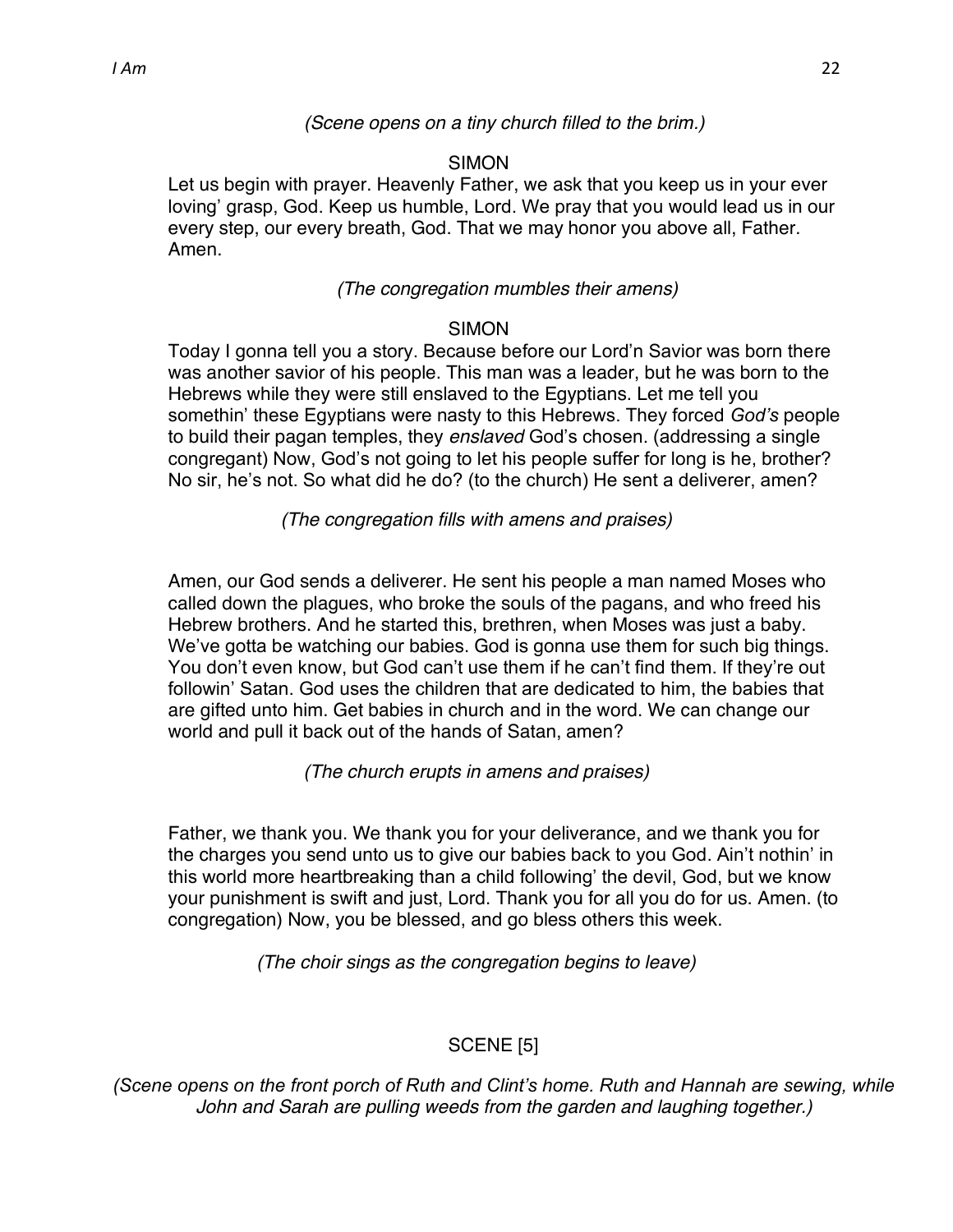*(Laughing*) You keep slingin' them weeds over here, Imma burry you up to your neck in dirt.

#### SARAH

No way, you be able to catch me. I seen how much you been eatin' at dinner. There ain't no way you ain't at least twice as big as you were last week.

*(John throws a glob of dirt at Sarah. Sarah reaches behind her without looking and up roots a tomato plant and throws it at John as Clint arrives home)*

#### JOHN

*(With a devious look in his eye)* Where do you think pop's been gettin' all the manure you're slingin'?

#### CLINT

*(Angry and taken aback)* What are you two doin<sup>?</sup> Sarah why ain't you up there helpin' your mamma and sister mend clothes instead of rippin' our food out the ground?

#### RUTH

Clint, she was just trying to help John. Hannah and I are fine.

# CLINT

Little girls ain't s'posed to be digging in the dirt like a man, and this here is why. You mess up sewin' and you cut and do it again. This could mean we go without food, Ruthie. Ain't enough we took her in, now she's takin' the food right out our months like we don't mean nothin'. John, you shoulda known better, son.

#### HANNAH

What do you mean, took her in, pop?

#### JOHN

What are you sayin'?

#### CLINT

Now, I didn't mean nothin' by it. It ain't nothin. I had a long day out-

#### SARAH

Are you sayin' I ain't actually your family?

# *(Ruth crosses towards Sarah*)

# RUTH

Sarah, baby, of course your own family.

# SARAH

Then what did you mean, pa? What did you mean you took me in?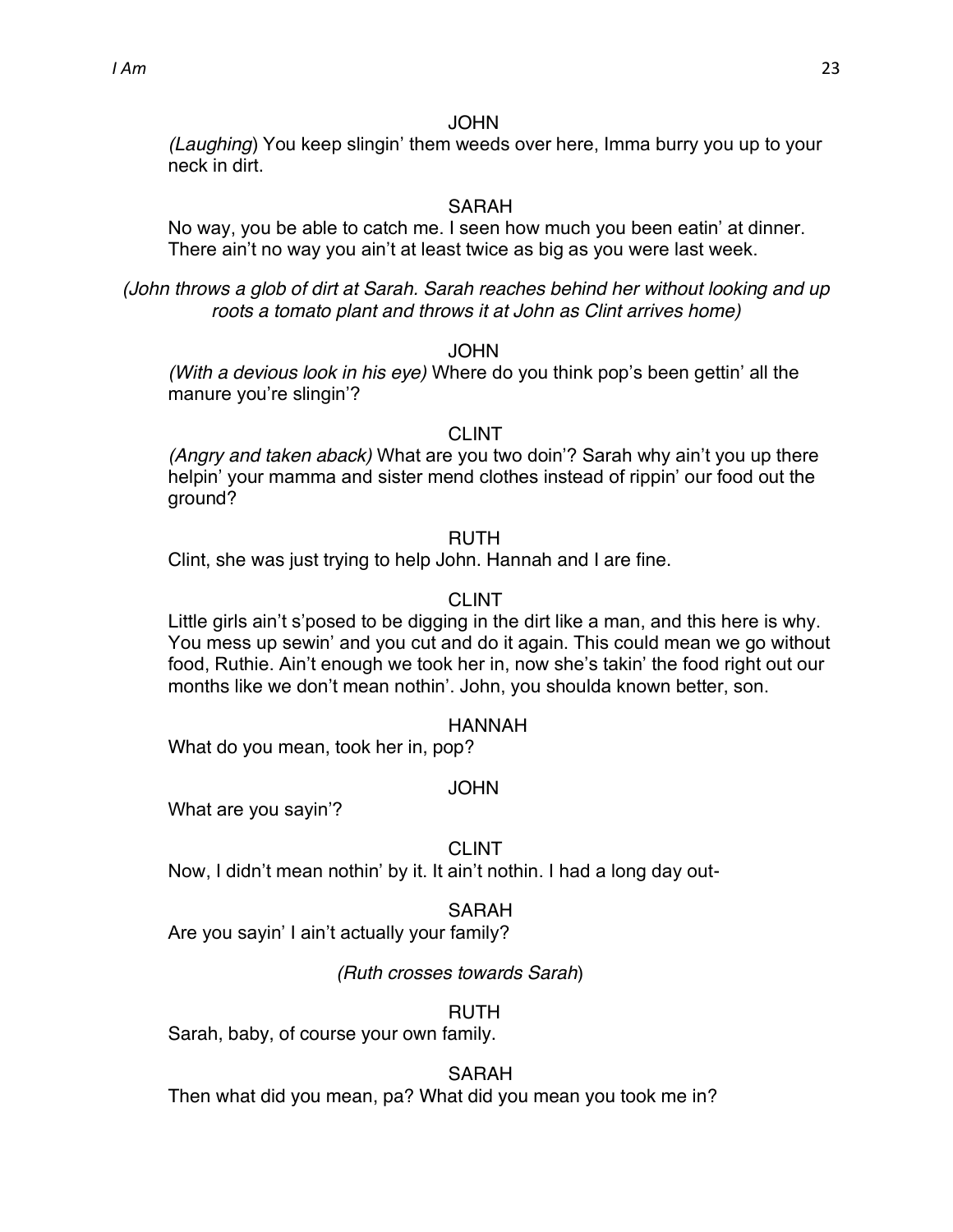# CLINT

Honey, it don't matter where you come from. We are always- Sarah!

*(Sarah doesn't let Clint finish before she bolts into the woods. Clint moves to follow.)* 

RUTH

Give her space. She needs to let this sink in a little before she sees us again. She'll come home when she's ready. 'Till then, God and the forest'll care for her.

*(The family goes back into their normal routine while each casting nervous glances into the woods periodically.)*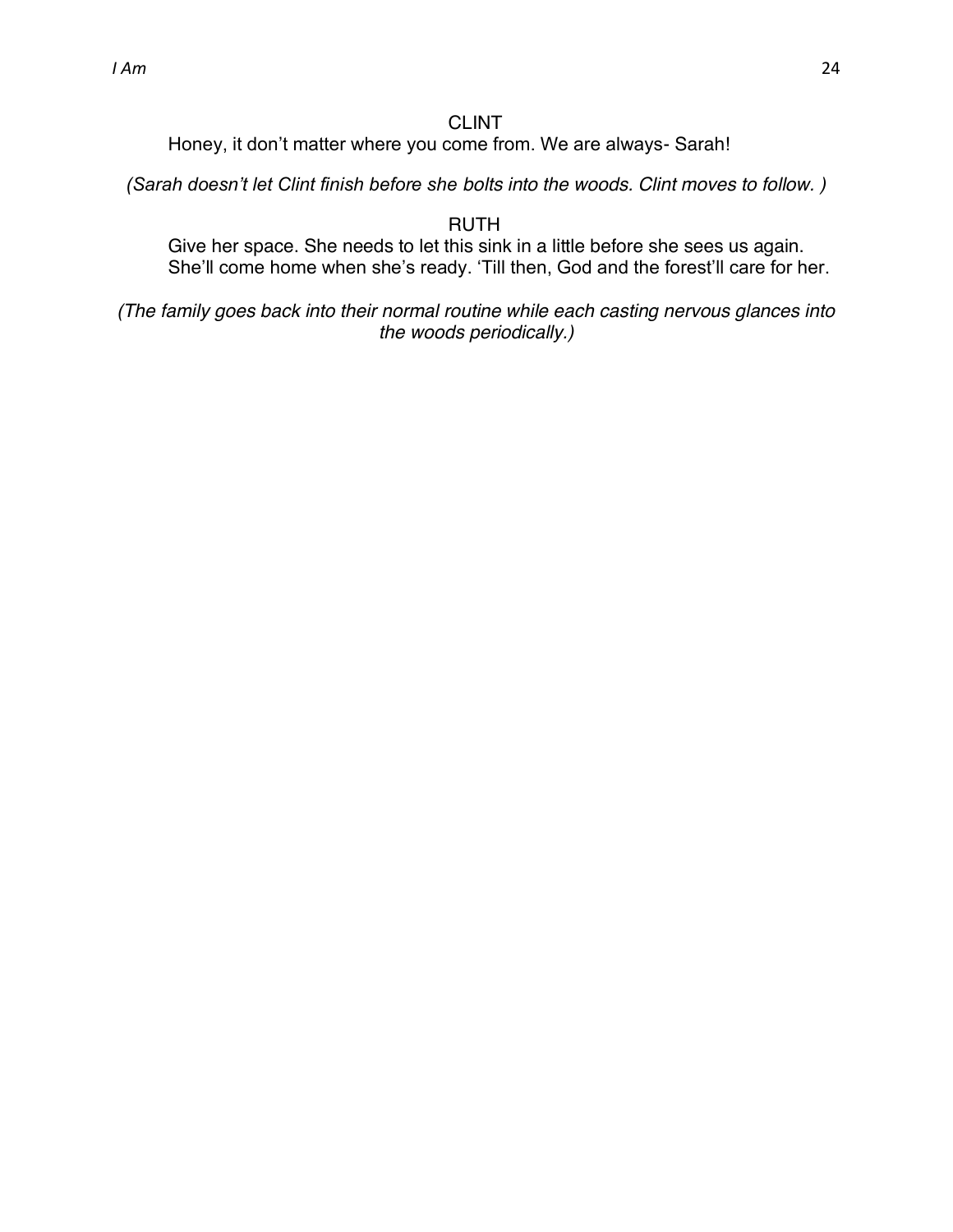#### SCENE [6]

#### *(Scene opens with Sarah in the forest alone.)*

#### SARAH

I just don't understand, God. Pastor Simon said that those babies blessed by you all have a purpose. They are all loved. I have been in that church every Sunday, God. Why didn't my family want me? Why don't they want me now?

*(Sarah hears rustling in the leaves around her as the wind picks up. She sees a woman walking through the trees)*

#### **SARAH**

Hello? Ma'am? Are you lost?

#### THE MOTHER

No, my child. I've seen these trees grow from seeds. I know them, and they know [me.](scrivlnk://40F1D516-F838-44E1-9240-8583DFB59EDA/) What is your name?

#### **SARAH**

Sarah.

#### THE MOTHER

Sarah, the mother of thousands. Do you know that story?

#### SARAH

Yes ma'am. My mamma told me that she knew I was strong. She said that strong girls grow up to lead strong babies. I always thought she was right, ya know? I always felt a little different. Special. I guess that's just because I was different.

#### THE MOTHER

Look at these trees around us. They were once smaller than the palm of your hand. Each of them different. Every one of them created with a purpose and a need to grow. Life can be painful child, but didn't they grow through the rocks? Through the thorns? Imagine the forest around us if they had refused to grow. Life is created to seek light, and that is what trees do. That is what you will do too. Go home, child. Rest your mind and your body. You answers will come as you grow towards the light.

*(The Mother stands up and walks into the forest. Sarah sits and ponders until the sun starts to set. She stands up and returns home.)*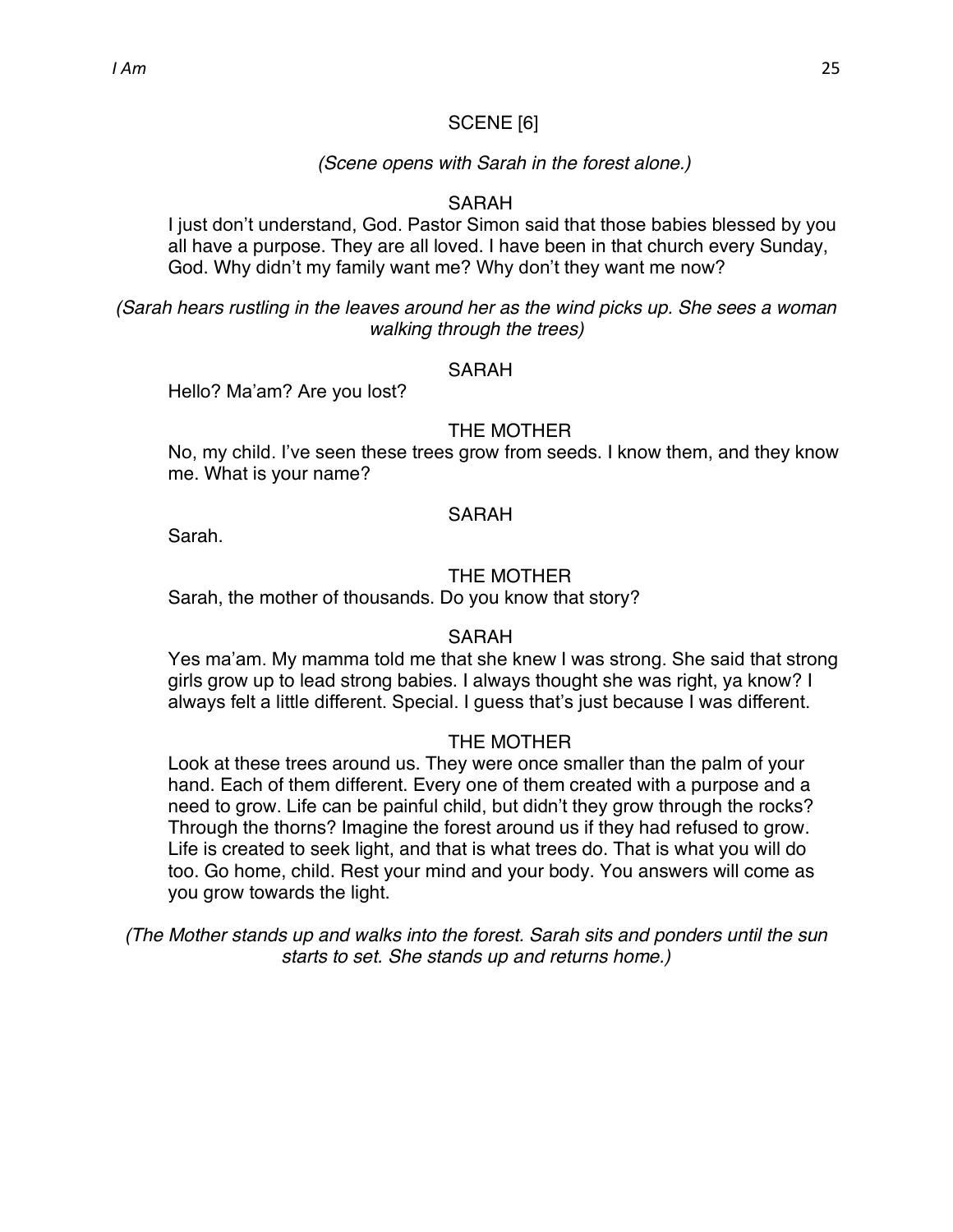*(Sarah walks into her home where Simon and her family are all sitting together. Ruth is serving coffee. She sets down the pot when she sees Sarah entering.)*

#### RUTH

Oh baby, I'm so glad to see you. We started to get worried when the sun started settin'. We had Pastor Simon come over so we could pray for ya.

*(Ruth embraces Sarah, and they both turn to face Clint expectedly.)*

#### CLINT

Sarah, honey, I didn't mean what I said. I was just tired and frustrated when I came home. One of them new calves kicked me when-

#### *(Simon clears his throat to interrupt him.)*

#### **SIMON**

I think what your father is trying to say, is that there are hardships that fall on a man's shoulders that his family can't even know.

#### CLINT

What it all boils down to, Sarah, is I shouldn't have said them things. You are our family, and you always have been. Ain't nothin' is gonna change that.

#### RUTH

We love you, Sarah. No matter where you came from, you're our precious little girl.

#### SARAH

Where am I from mamma? Do you know?

#### SIMON

That's actually why I came here, sweetheart. You see, I'm afraid your beginnings weren't somehthin' that a proper lady comes outta, and your Mom and Pop here thought it'd be best if you heard it from someone with first-hand experience.

#### SARAH

You knew my parents?

#### SIMON

Well, honey, I knew your momma. (Clears throat) That is, I mean I knew the girl that birthed you. Before she went out, and uh-, well, honey, before she was pregnant with you, her Daddy asked me to have weekly prayer meetin' with your Momma. Seems she was strugglin' with some real serious disobedience towards her pa. And as we both know, the Bible says we are to honor our father and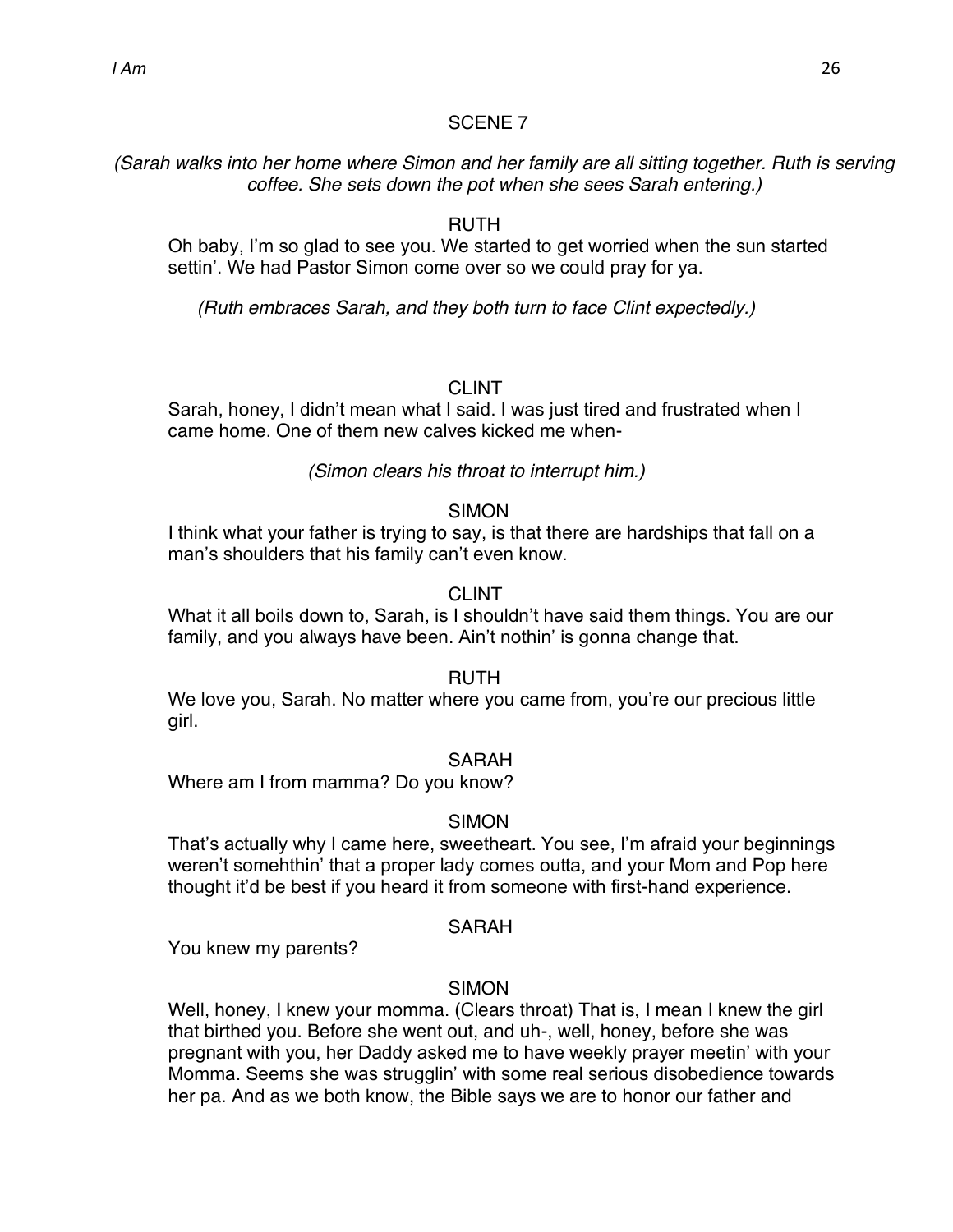mother. This little girl and I would spend every Tues-dee morning' her Daddy's barn, where I would try my best to reach her delicate little soul and untangle it from the grasps of the devil. I promise you, honey. I did my very best, but this devil of arrogance had a hold of your Momma. She wouldn't accept that her place as a woman was to obey and serve those around her. I tried everything in my power to teach her this lesson, but then she fell pregnant. Her Daddy was livid with her. I had to stop him from sendin' her away, or hurtin' her or- you. We kept her hidden together. We were gonna take you to a nice family far away. When it came time for her to have you, she hid it. I didn't know she'd given birth to you until I was chasing her through the woods, tryin' to keep her form tossin' you in the river. I had to save you, so I pulled out my gun. My bullet hit'er and she dropped you. It was night, and I couldn't see you in the water. I thought you died. It wasn't until the next Sun-dee when I saw your real Ma and Pa holdin' a new baby, that I realized you'd lived. At that point, you were with a family and safe. I thought it best not to say nothin'. That is, until your Daddy here called me to get some advice on talking to you about this. I thought it was time to come clean. Sarah, honey, this is just what happens when women make their own decisions. That's why God tasked men with caring for you.

#### SARAH

What was her name, my mother?

#### SIMON

Ann. Her name was Ann.

#### RUTH

Well. I think that's quite enough excitement for tonight, and I believe supper is ready. Pastor, won't you stay?

#### SIMON

I'd be delighted to, Ruth. With Henry and his family havin' left for DC, for his new, fancy Congress job, it has been just too quiet at my house. I think the company'll do me some good.

#### CLINT

I bet you never even hear from him now. He's got to be so busy.

#### SIMON

Oh you know Samuel, he calls me everyday at lunch time to hear some scripture and to get his big brother's advice and prayers. He's a good one.

*(Ruth puts stew in John's bowl. He looks disinterested.)* 

#### JOHN

I bet he eats steak every night.

*(Clint gently pops him on the back of the head.)*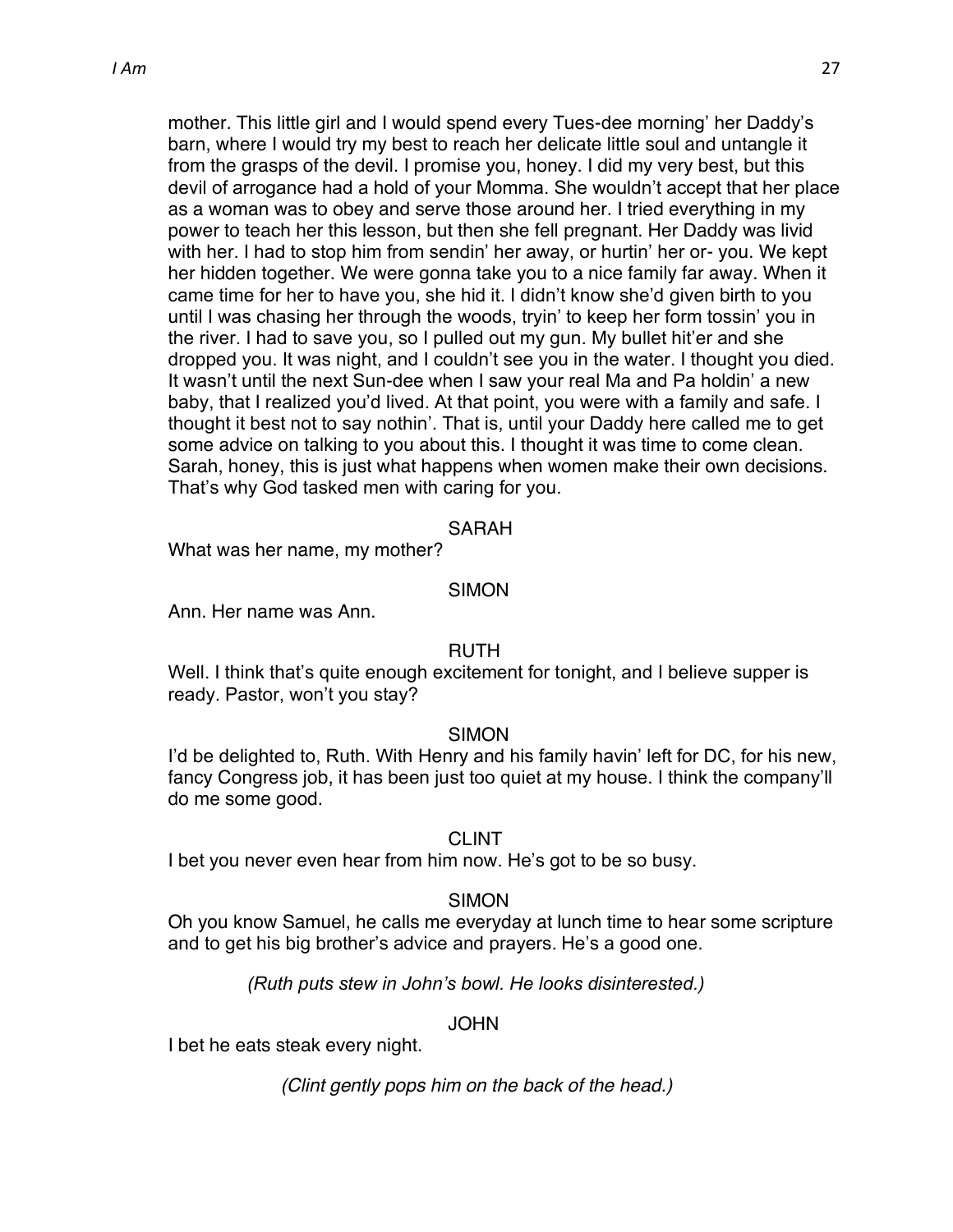# CLINT

Have some manners, boy. Your momma works hard to feed us.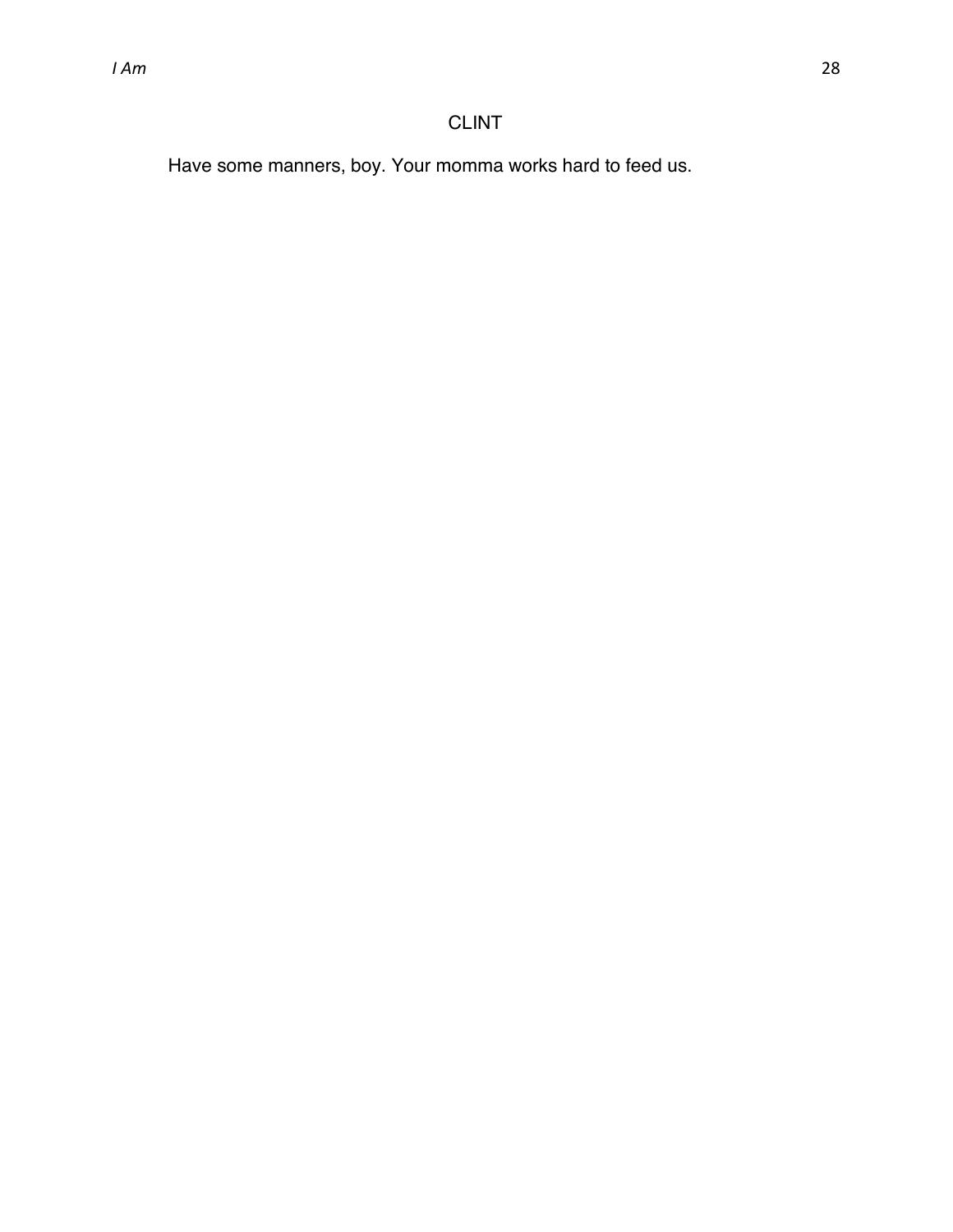*(The scene opens on Ruth and Sarah walking into the grocery store. A bulletin board outside the store has a bright flyer addressing women's right to vote.)* 

# SARAH

Momma, did you see this? Are we gonna be able to vote?

#### RUTH

Sarah, quit reading' the walls and help your sister and me.

#### SARAH

This could change everything. We could have our own voice.

RUTH

Your pa votes for us, baby. He knows what we need.

#### HANNAH

I didn't see what the big deal is. Who cares who wins or loses? They don't never help us out here anyways.

#### SARAH

That's the point! Maybe we could all vote for someone who cared about us.

#### RUTH

You two are lucky your daddy let me teach you how to read.

#### HANNAH

I doubt your husband is going to like havin' a wife who thinks she can vote.

#### SARAH

I don't see why not. I'mma be just as smart as him.

#### RUTH

Girls, that's enough of this voting' talk. God made the man so that he could protect us and care for us. We outta trust your pa to make the right decision for us. We got no business messing' in things meant for men.

*(Sarah turns in defeat to grab a grocery item. She briefly sees The Mother, but she soon vanishes.)*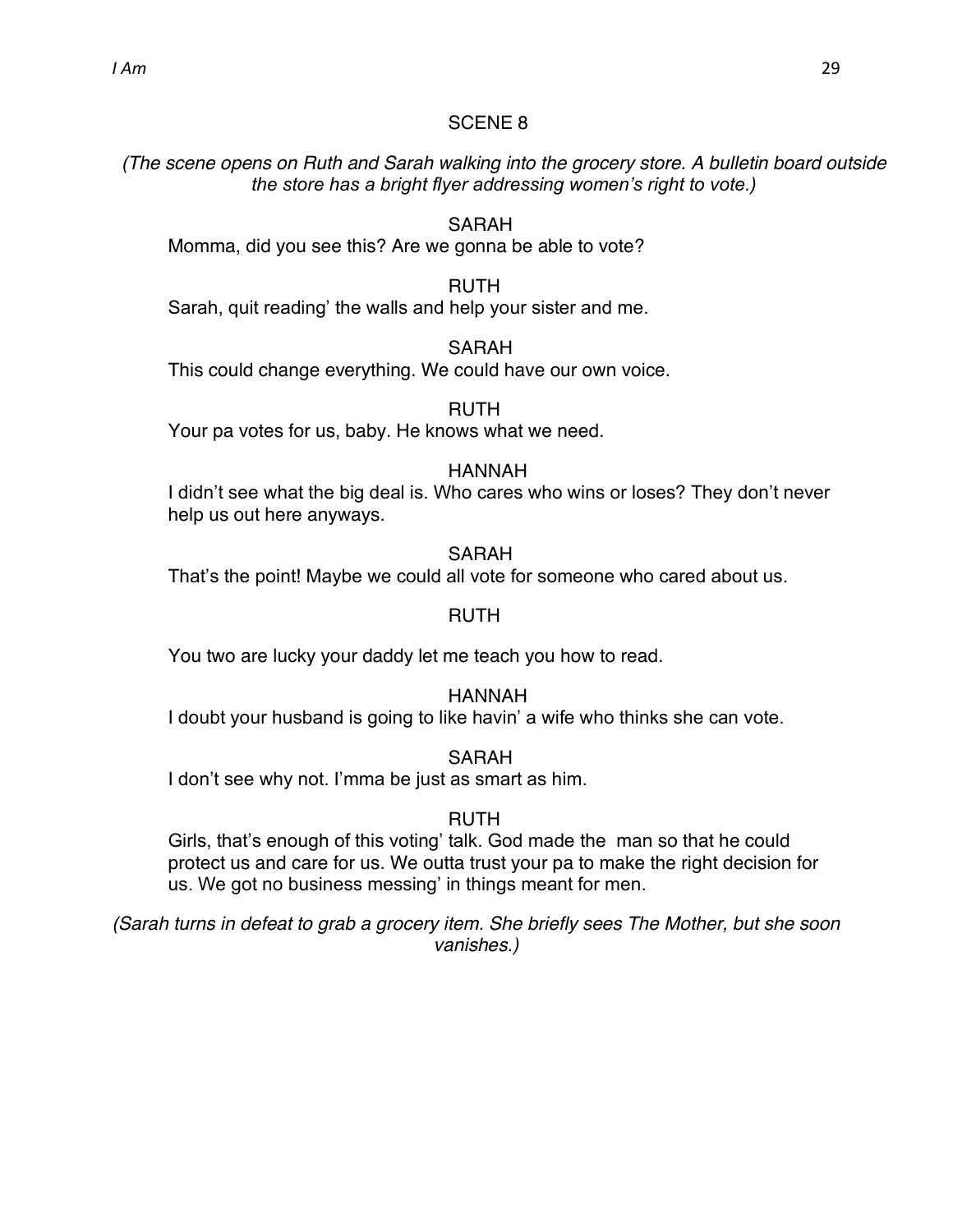#### SCENE [9]

#### SIMON

And we thank you, Heavenly Father, for all that you do for us sinners. Amen.

#### *(The congregation mumbles their amens)*

#### SIMON

The Lord has led me somewhere special today. Now, if I know one thing, it is that the Bible promises persecution to any who follow our Savior. Jesus said, "They're gonna hate you. You gotta remember," and he's real clear about this, brother, "you gotta remember, that this world hated me first." Can I get an amen?

*(The congregation responseds with amens and praises)*

Now, when we're talking about persecution y'all, it ain't always easy to see. Now, I'm sure y'all been down by the market and seen that sign put up about this blasphemous new bill comin' up to Congress. Let me tell you now, folks. This is the work of Satan. Now here's why, we all know that story of Adam and Eve. We know how God created humans to worship and obey Him in this beautiful paradise, but then what happened? What happened, is Satan found a weakness, amen? He found he could trick Eve into eatin' this forbidden fruit. He knew Eve was the weak link. He knew he could get her. What happened, church? They was cast out of the kingdom of God, amen? They were rejected from God's presence. Now hear me, congregation, what do those that want our women to vote, actually want? This ain't about them. No sir, this is about opening a way for our country's leaders to be elected by Satan. Women cannot be trusted not to be swayed by the devil. Now I-

#### SARAH

But what about, Esther, pastor?

*(Ruth and Clint try to shush and subdue Sarah. The rest of the congregation is taken aback.)*

What about God choosing Esther to save her people? Was he not afraid she would be tempted?

SIMON We are not to question the ways of our Lord, Sarah. Now if you would so kindly-

Why did the angel tell Joseph to trust, Mary?

#### SIMON

SARAH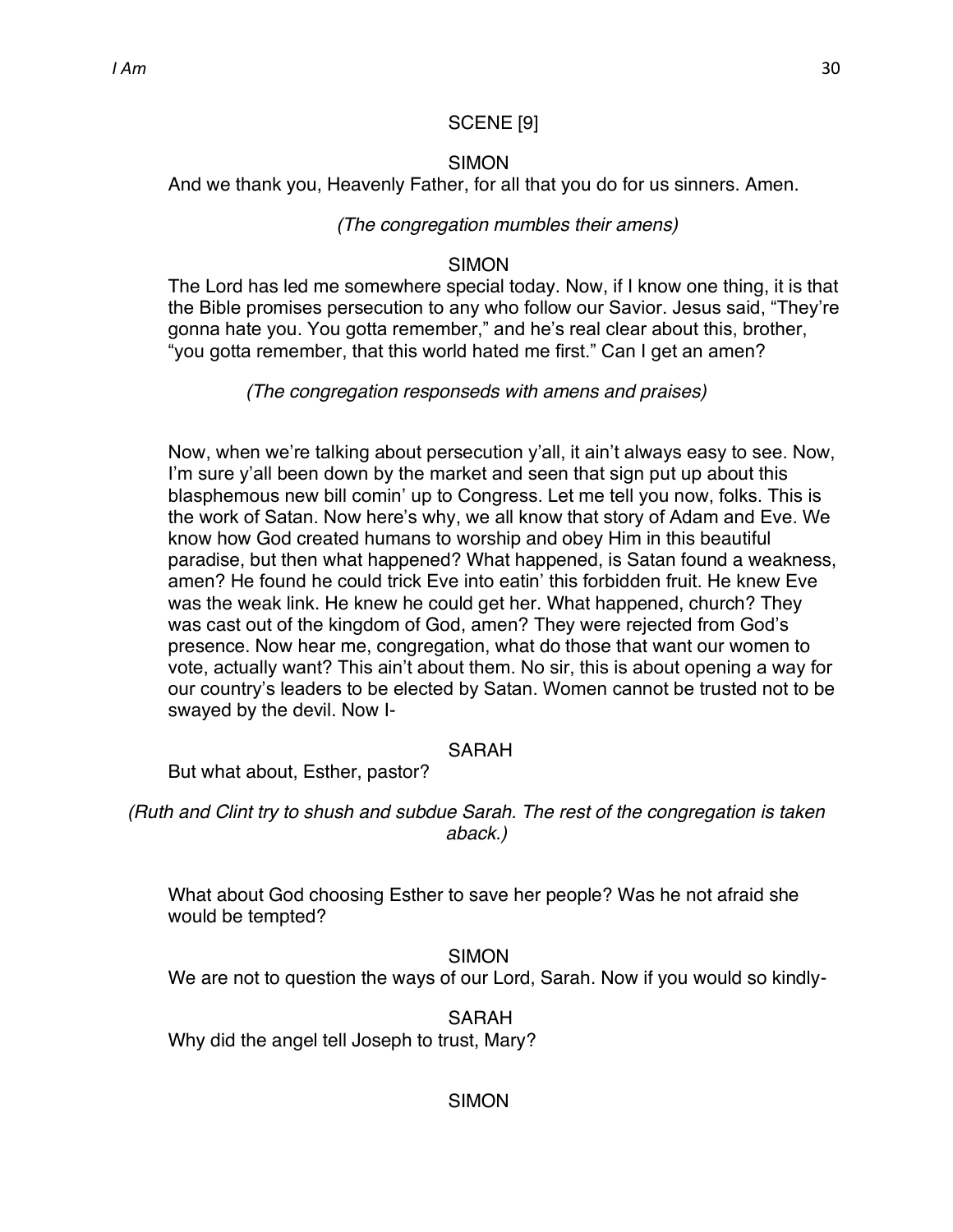#### What?

#### SARAH

Why did the angel tell Joseph to trust Mary when she said she was pregnant with the messiah? If women cannot be trusted to-

#### SIMON

I said sit down, Sarah, before you anger our God. First Corinthians thirty-four through thirty-five says," Let your women keep silence in the churches: for it is not permitted unto them to speak; but they are commanded to be under obedience as also saith the law." Sarah, I am deeply disappointed in you. Though, I should not expect much more from a girl born of such a wicked mother.

(Sarah storms out of the church.)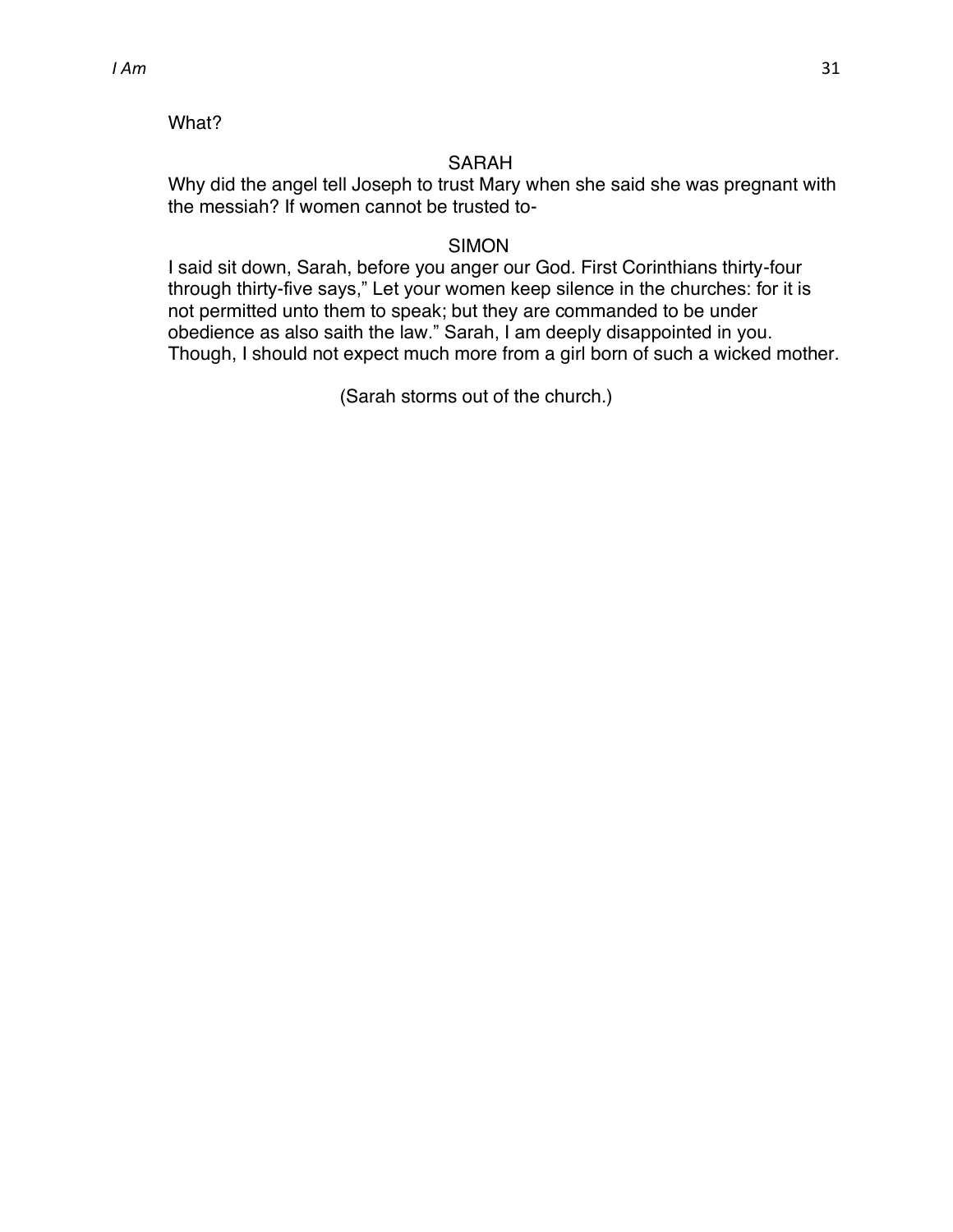*(Sarah returns home and goes to the river. To relieve stress, she throws rocks into the water.)*

#### SARAH

I don't understand what makes us so different. I learned to read before John. I can remember history better than, pa. Why are we so bad to you, God? Didn't you make us? Don't you love us?

*(Sarah looks down to find a light in the water in front of her. She's entranced and begins to wade into the where to find the source of the light. As she begins to run out of air, she sees The Mother drapped across the branches of a great underwater tree.)*

#### THE MOTHER

Sarah! Let go of your burden. Believe and you may stay.

*(Sarah struggles to decide between surfacing and staying. She decides to stay. She takes a deep breath of water and finds she can breathe.)*

I have seen the misery of my people. I have heard them crying out because of their slave drivers, and I am concerned about their suffering. So I have come down to deliver unto them the freedom of choice. The cry of the mothers and daughters has reached me, and I have seen the way their oppression. So now, go. I am sending you to deliver your sisters. Take this message unto Simon, "Let them vote."

#### SARAH

Who are you?

#### THE MOTHER

I am that I am. I am a mother whose children are crying to be freed.

#### SARAH

I- I don't know how to help. I'm no one.

#### THE MOTHER

Perhaps, you were born for such a time as this. Go, child. Fulfill your destiny.

*(The Mother backs away from Sarah and she finds herself needing air again. She swims to shore and looks back to find that the mother and the tree are gone.)*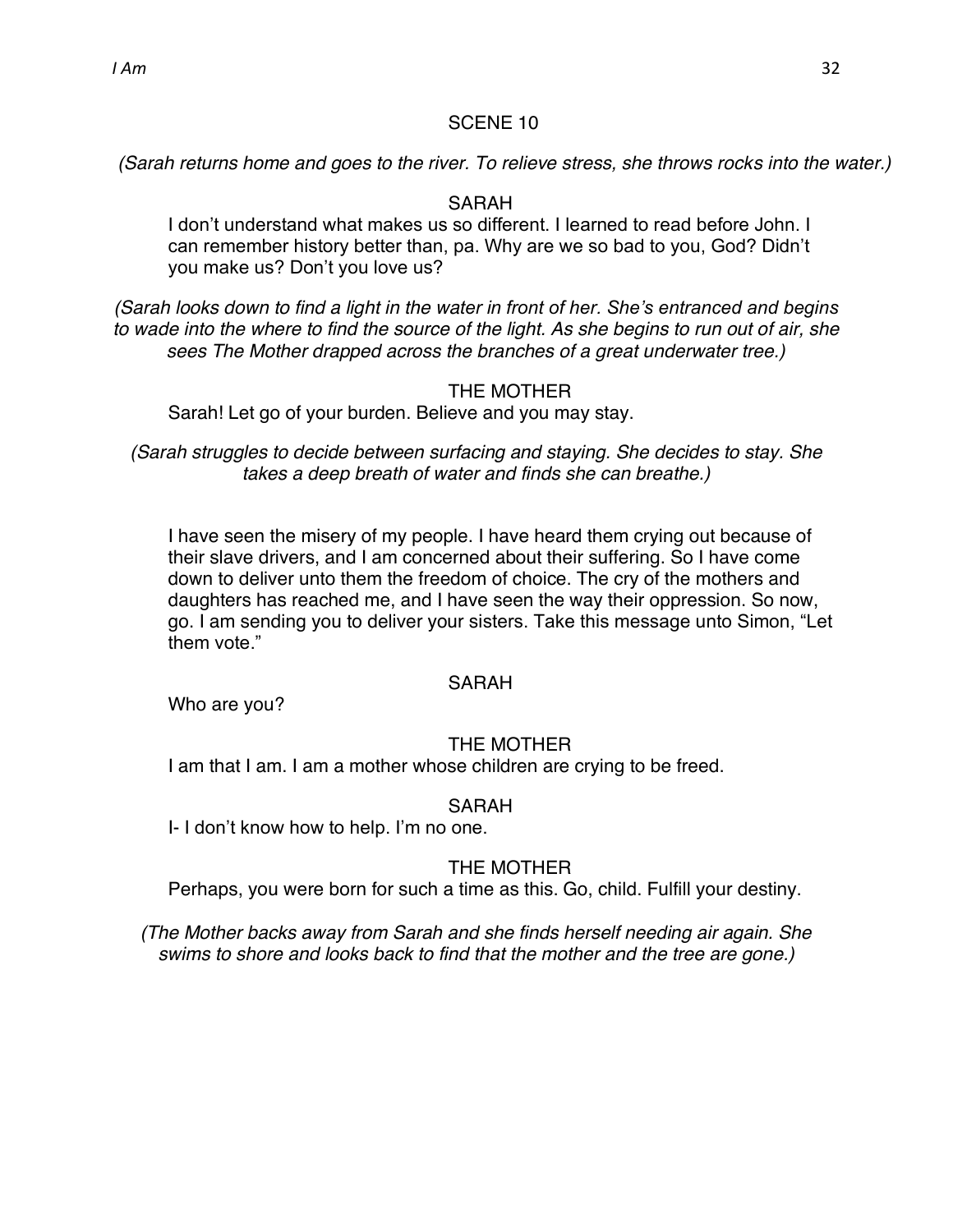#### ACT II

# SCENE 1

*(Scene opens outside the grocery store. Sarah is handing out flyers.)*

# SARAH

Write your Congressman. Let him know that you support women's right to vote.

*(Very few people are taking flyers from Sarah. Ruth and Hannah arrive.)*

# RUTH

Sarah! Sarah, what are you doing? We sent you to get groceries hours ago.

#### SARAH

I know, mamma. I just saw all these people here and I thought this would be the perfect place to raise awareness.

#### RUTH

You can't be out here waiving your business around like this. It ain't lady-like.

# HANNAH

Sarah, folks 'round here won't take nice to you supportin' this. They'll see it as blasphemy. Men and women aren't supposed to-

*(Simon enters the scene with a group of Deacons)*

#### **SIMON**

Well hello sister Ruth, Hannah, and Sarah; whatcha got there?

#### SARAH

I thought it would be helpful if people had the Congressman's address, so they could write to him about the women's suffrage movement.

# SIMON

What a kind heart you have, Sarah. Now believe me, you've got nothin' to worry about. My brother knows that God intended men to protect women, especially from themselves.

*(The deacons laugh at Simon poking fun of the women)*

# SARAH

I think you misunderstand me, Pastor. I'm garnerin' support for the right to vote. I don't see nothin' wrong with it. I reckon my thinking' works the same as yours.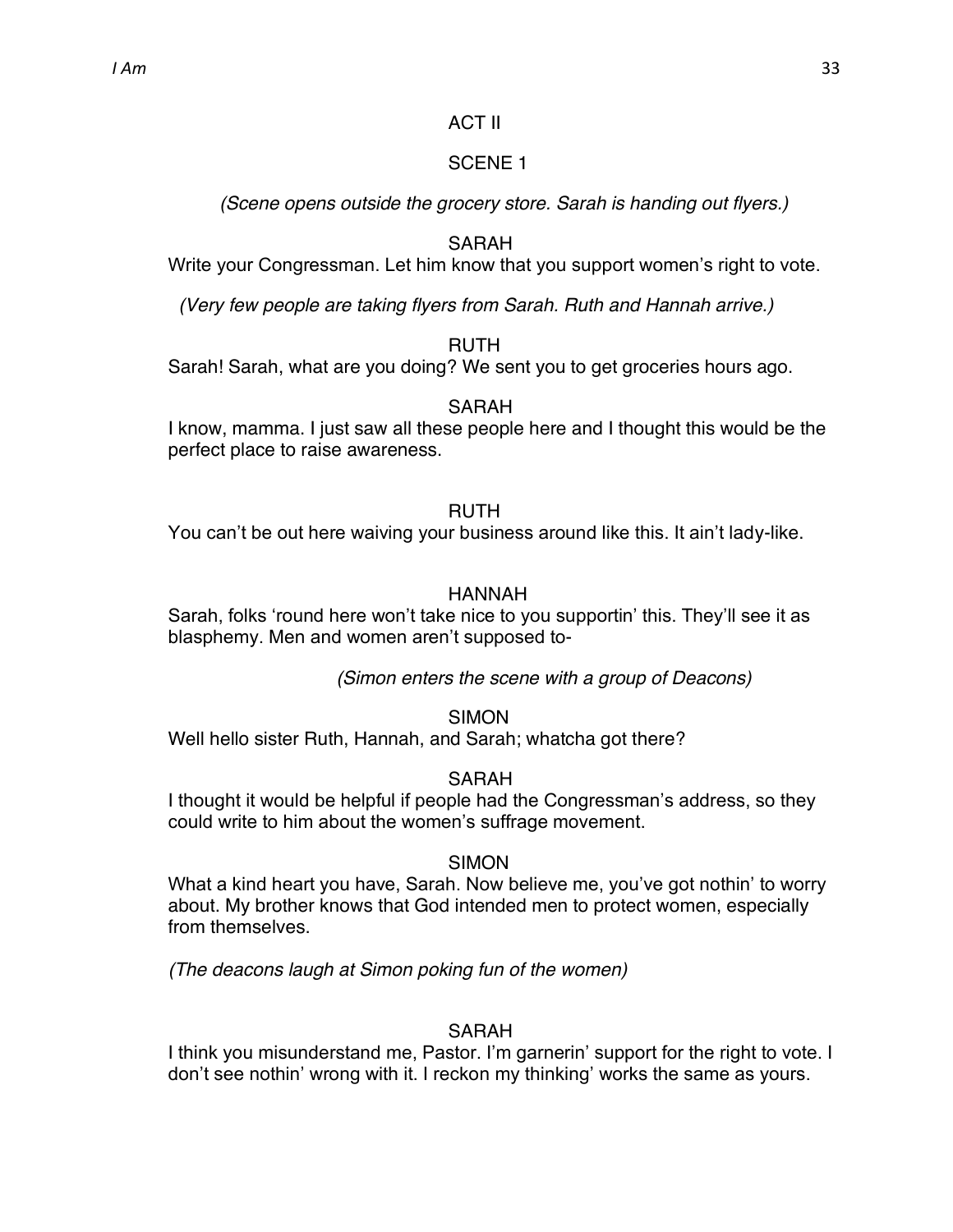Sarah-

#### SIMON

No, that's alright sister. I always have time to teach a lost soul back onto the glorious path. Sarah, sweetheart women don't have the intelligence or the physical ability to handle such an important task. The stress of it all would prove too difficult to manage. Well, I'd be worried about a woman who voted. Heaven knows what would happen to her, all that weight on her shoulders. Lord forbid her favorite candidate lose her husband would go hungry for weeks while his wife mourned. (Deacons laughing with Simon) Sarah, honey, women just can't handle that kinda responsibility.

#### **SARAH**

If women can't be trusted to vote, then how can you trust them to raise the children, or tend the home? If their emotions are so weighty then why is it that God chose us to carry children? Come to think, that would make women closer to God than men. Who but God and women can create life, reverend? I'd say that makes them chosen by God.

#### SIMON

You better watch that smart mouth, girl. That's a wicked path you're walkin', and we both know where it leads.

*(Simon and the Deacons continue into the grocery store. Ruth grabs Sarah's arm and pulls her away.)*

RUTH You get home. Right now. We'll talk about this once I've had time to calm down.

*(Sarah leaves the storefront to walk home.)*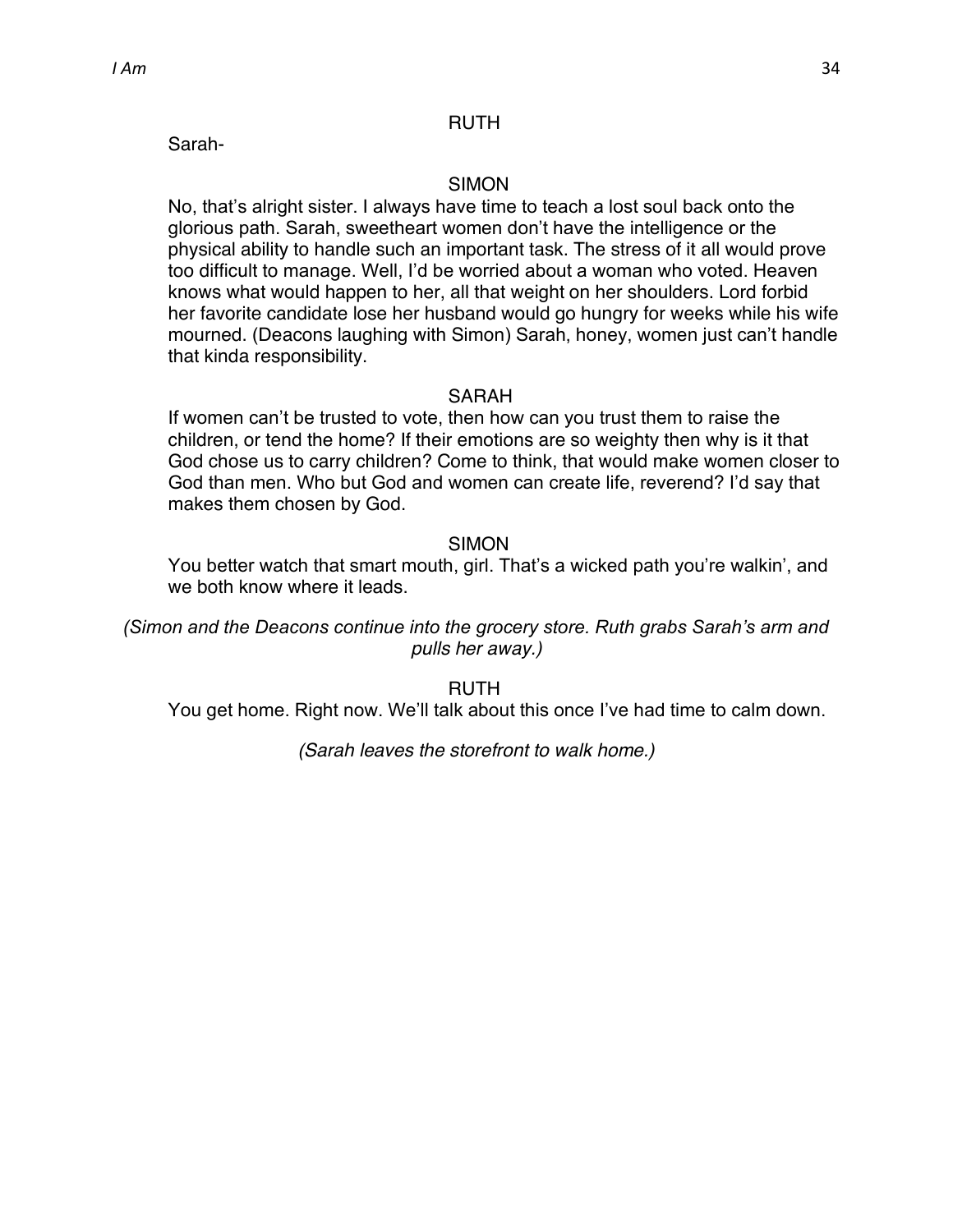*(Sarah is walking home through a path in the woods. She sees The Mother through the trees.)*

#### THE MOTHER

What grieves you, my child?

#### SARAH

Simon. I don't think we'll ever see eye to eye. He doesn't see women as people like he sees men. He sees us as somethin' less.

#### THE MOTHER

Take this. *(She removes her shawl and places it on Sarah)* Go to the church early every morning and place it over the door way. Knock three times and demand your people's right to vote. Do this for the next four days, and you shall see a diamond crack. Go home now. There is much to do.

*(The Mother disappears into the woods. Sarah continues home.)*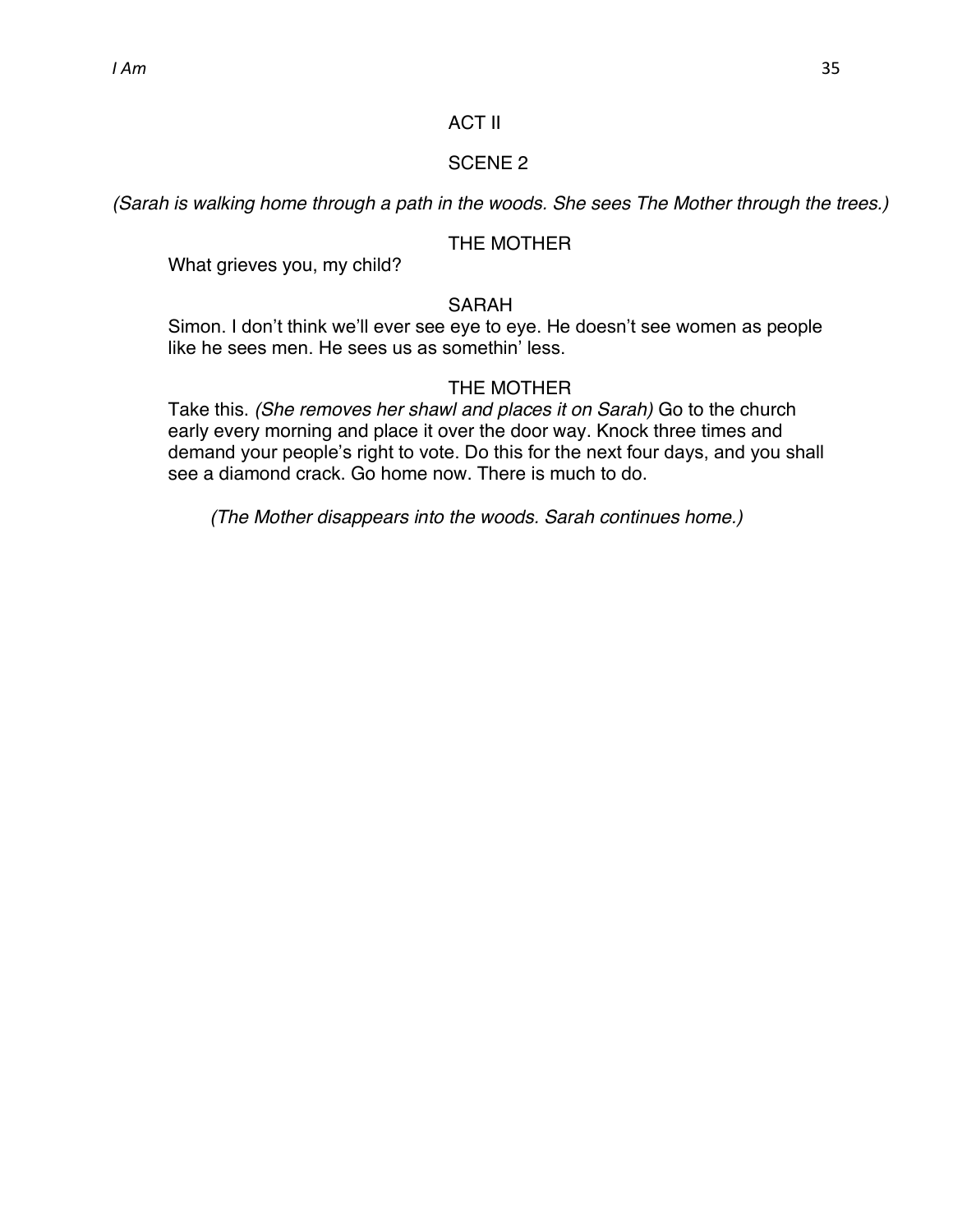*(Sarah stands in front of the Church with The Mother's Shawl. She places it over the door and knocks three times. Simon answers after the third.)*

# SIMON

Ah Sarah, I see you've come to apologize for your behavior yesterday. I imagine Ruth must have spoken some wisdom to you.

#### SARAH

Let us vote.

*(Simon seems irate as he shuts the door in Sarah's face. Sarah removes the shawl and walks away from the door. Once she reaches three paces away form the door, the sky turns black and meteors rain. Sarah feels safe in The Mother's shawl and returns home amid the chaos.)*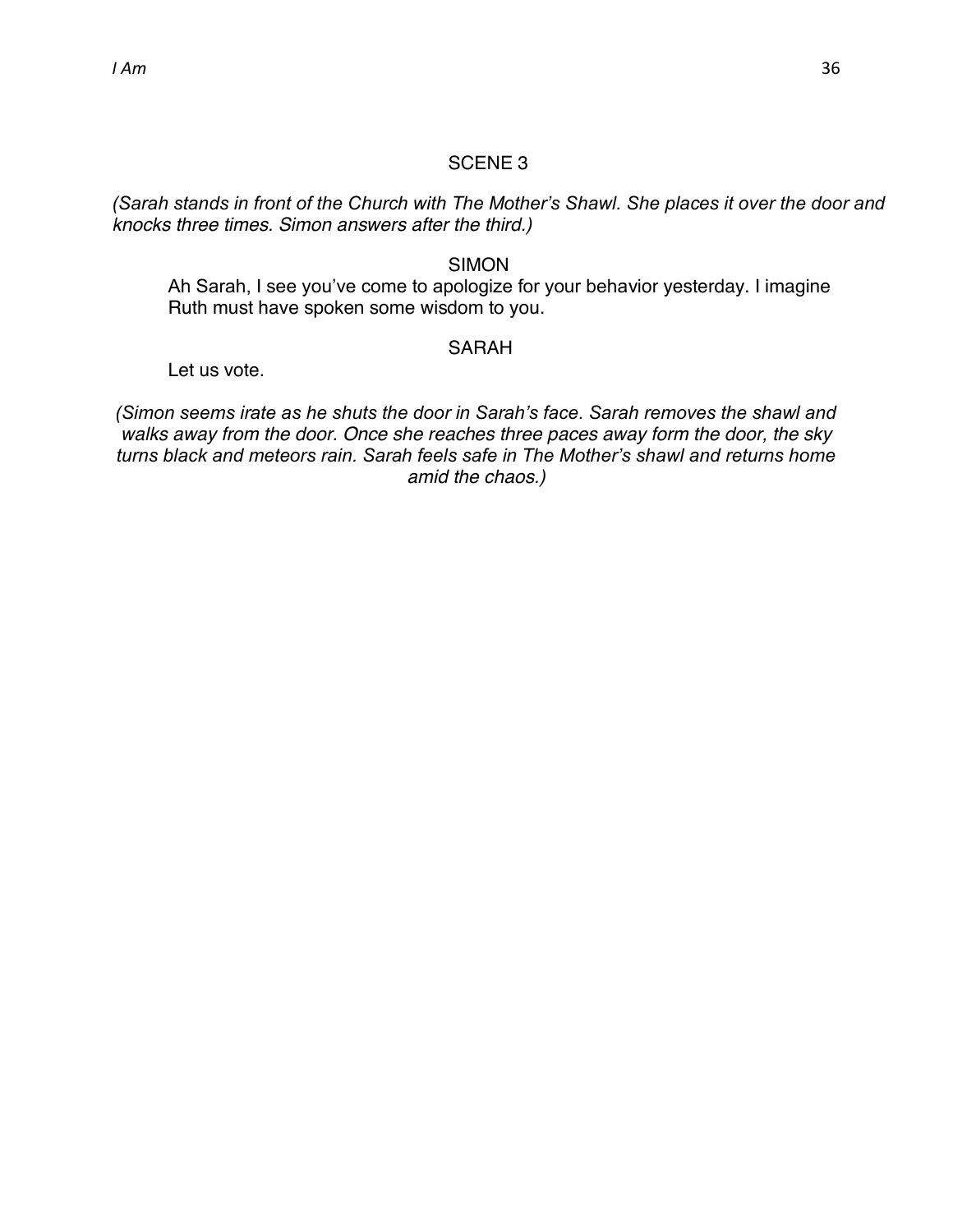*(Sarah returns to the church the next morning. She places the shawl over the door and knocks three times. Simon opens the door.)*

#### SARAH

Let my people vote.

SIMON

You, my child, have been taken hold of by a demon sent by Satan. Do not ever cross the threshold of this door again, lest you see the wrath of God firsthand.

*(Simon slams the door. Sarah waits for the next plague, but nothing comes. She leaves disappointed. As she walks home, she sees The Mother in the fields. The Mother beckons her into the fields. As Sarah walks through the fields, the crops around her begin to die. Once she reaches her, The Mother touches her face, and walks away as the plants die around her.)*

THE MOTHER

Stone cannot withstand the course of water. Go once more come morning.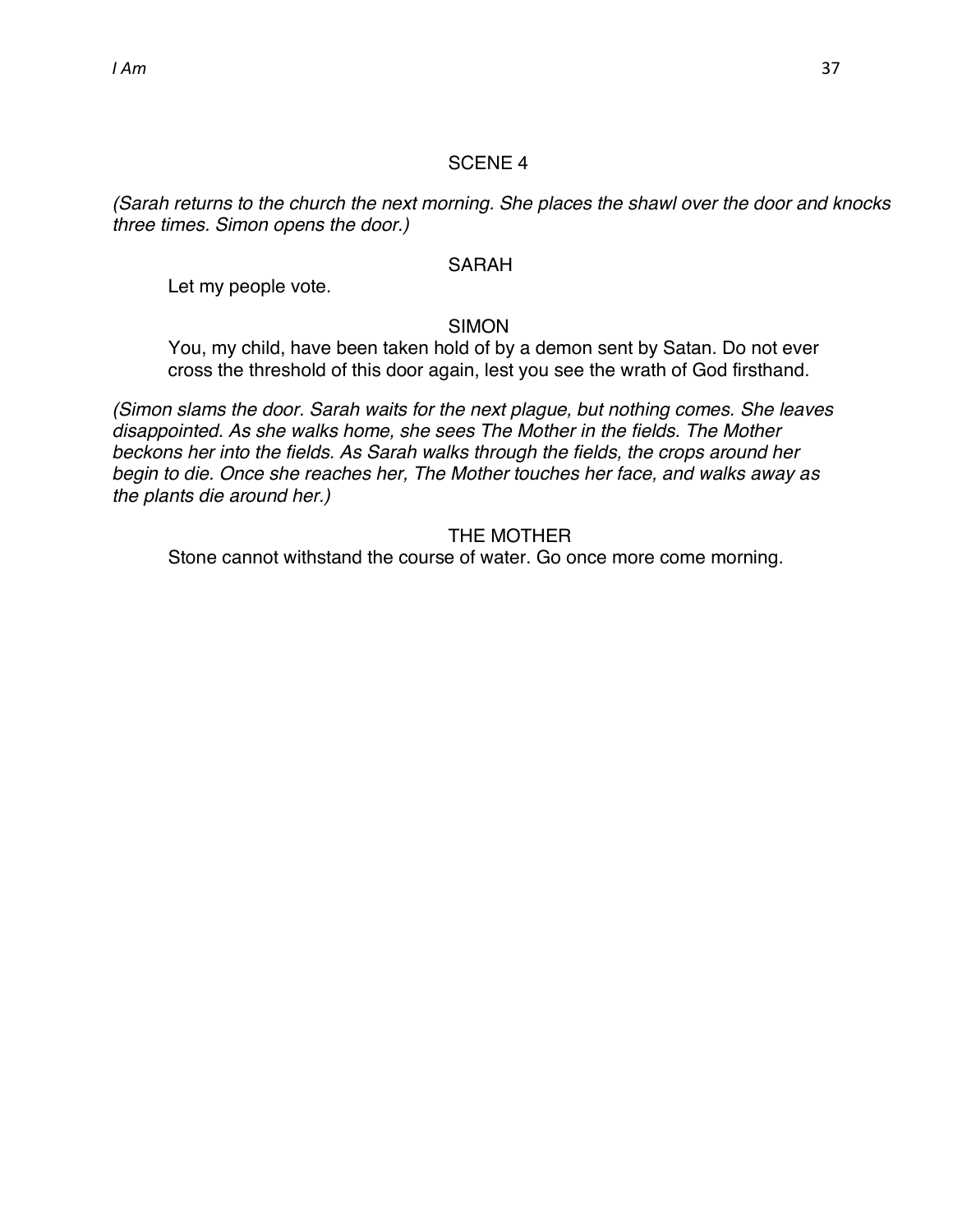#### *(Sarah returns home.)*

#### CLINT

Sarah, I'm glad you're home. We need to have a talk, honey.

#### RUTH

Clint-

#### CLINT

No, Ruthie. This has gone too far. Sarah, you need to sit down. (Sarah sits.) Listen honey, you have to stop with this nonsense. The other men of the town are callin' you awful things. You can't be doin' this kind of stuff anymore. Do you understand me?

#### SARAH

Pa, this is bigger than this town. I met this woman-

#### CLINT

Sarah! I do not want to hear anythin' more. You're done with this. You're not gonna see this woman ever again. Sarah, you have to get married eventually, and no man is going to want you after this. They think you're a witch!

#### RUTH

That's enough, Clint. You know that the men in this town talk more gossip than the women. You just calm down. Sarah, your Daddy is just worried 'bout you. You gotta be careful as a woman in this world. We love you.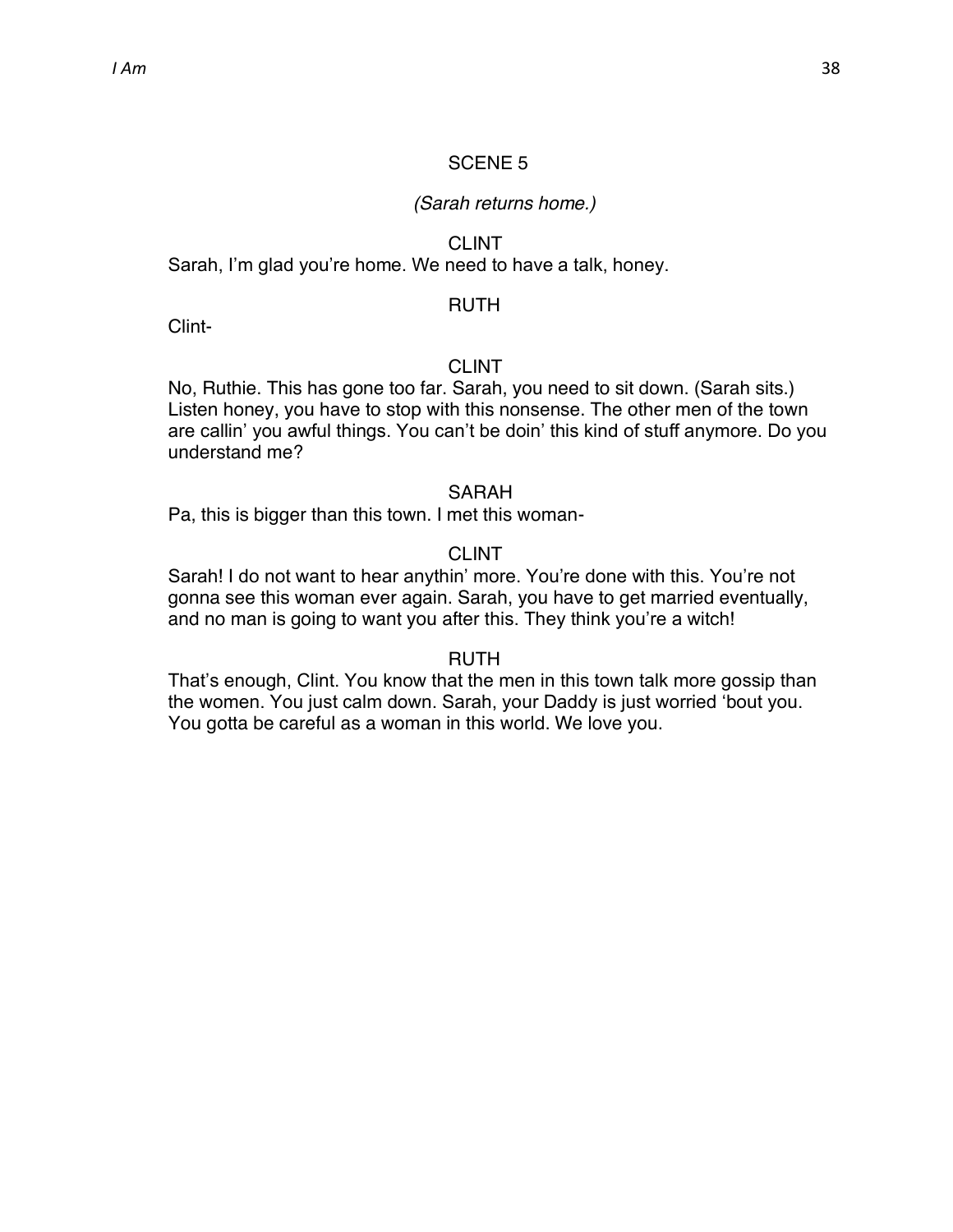*(Scene opens in the church. Simon is on the phone with his brother the congressman.)*

#### **SIMON**

And we just want to thank you God for our reminders, God, that show us the inabilities around us, God, in those of that oh-so weaker sex, God. Thank you, Lord for your discernment in these matters. Lord, I just ask that your cover us in that discernment this week and all our weeks to follow. God, I- (Simon hears three knocks at the door) Albert, give me just a minute.

#### *(Simon opens the door to see Sarah there.)*

#### SARAH

Let my people vote.

#### SIMON

No. I will never use my voice to go against God's will. I will not coach my brother in the way of the Devil.

#### SARAH

Please, Pastor. *(Sarah touches his hand*) You don't understand what consequences are comin'.

*(Simon removes her hand from his shoulder)*

SIMON

Do not ever touch me again, or I will have you arrested and ruined.

(*Simon slams the door. Sarah walks away.)*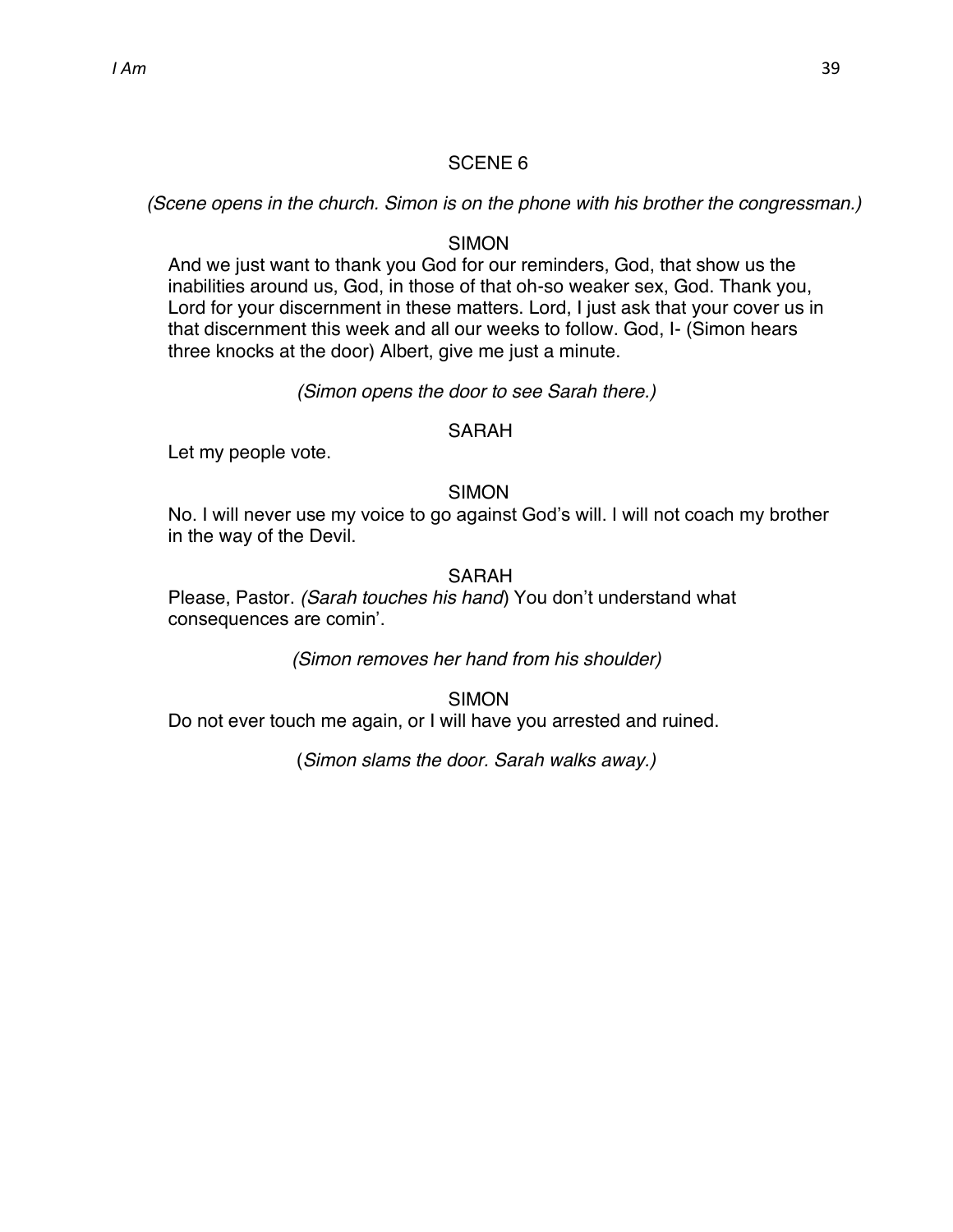*(We see Sarah walking home from the church. Sarah sees The Mother wading through the river.)*

# THE MOTHER

Come to me.

*(Sarah walks towards the water and then wades in.)*

#### THE MOTHER

Place your shawl in the water.

*(Sarah lowers her shawl into the water. As she does this, the water around her turns to blood.)*

# THE MOTHER

Take this blood and mark your doors with it. Every household who supports you will bear its mark. Those without, will meet the mother of lost children, keeper of the stillborn. She will enter their homes and take their first-born son as her own.

#### SARAH

You mean she'll kill them?

*(The Mother walks away from Sarah)*

THE MOTHER Go. Your time is now. Simon will listen. *(Sarah runs back towards town.)*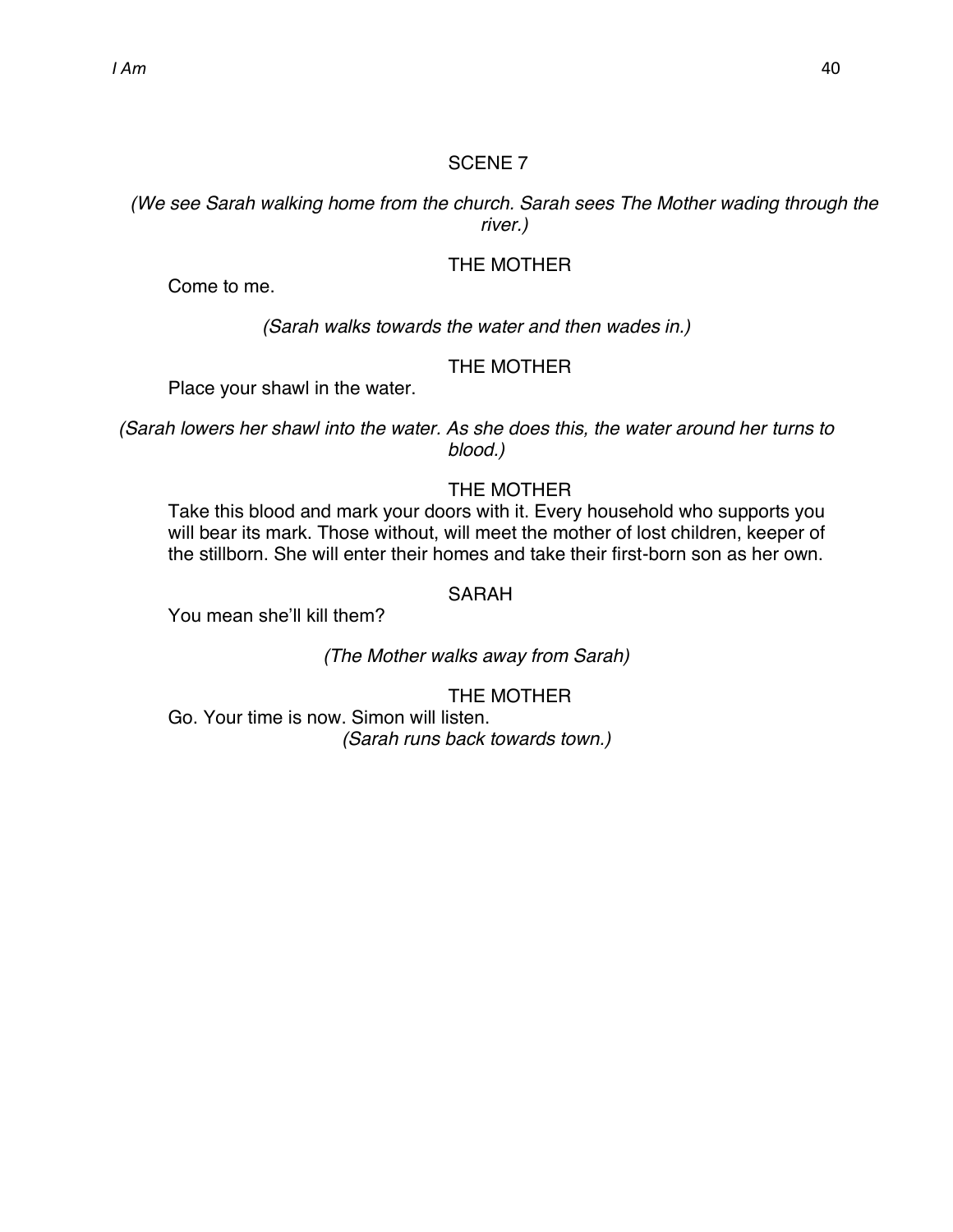#### *(Sarah arrives at the church and desperately knocks)*

#### **SARAH**

Please! Pastor Simon, you have to call your brother. Call him now before it's too late.

*(Simon opens the door. Sarah almost falls onto him.)*

SIMON

What are you- Is this blood, child? What have you done?

#### SARAH

Please. You have to listen to me. We must mark the doors of this town with the blood from the river. The Mother is coming. She'll take your first born.

#### **SIMON**

Are you threatening my children, with your heresy? You think to threaten a man of God with a false plague. Remove yourself from this holy place, demon. Lest you find yourself dragged to hell as your mother once was.

#### SARAH

Please. You don't understand. We must-

*(Simon pushes Sarah away from the door)*

**SIMON** 

May God damn your soul for this wickedness.

*(Simon close the church doors. Sarah walks away.)*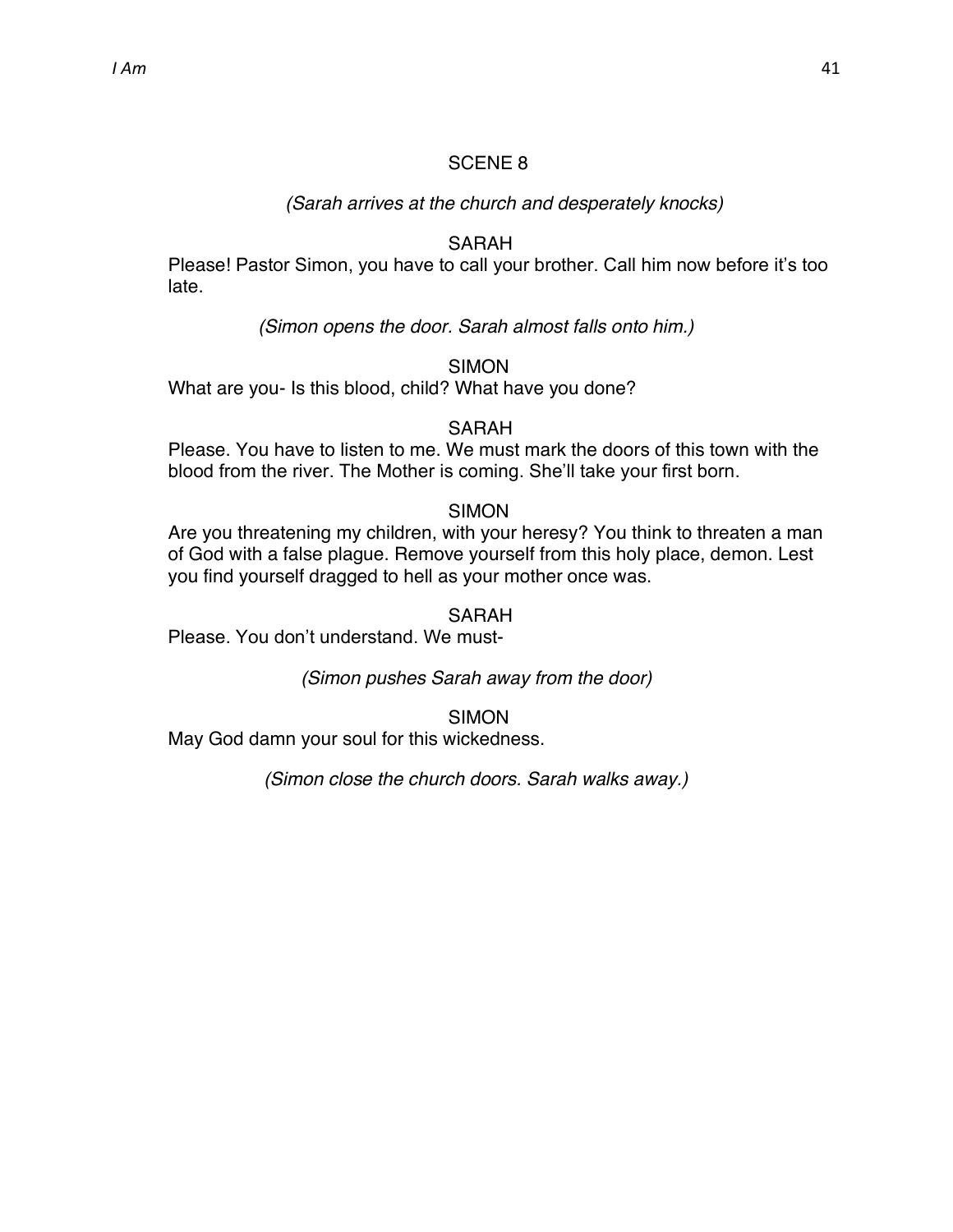# *(We see Sarah entering the town. Some families are weeping. All families are holding their children close. Simon flings open the church doors, holding his son's body in his arms. He walks to Sarah and places it at her feet.)*

#### SIMON

It is done. You will have your freedom. Leave my family alone.